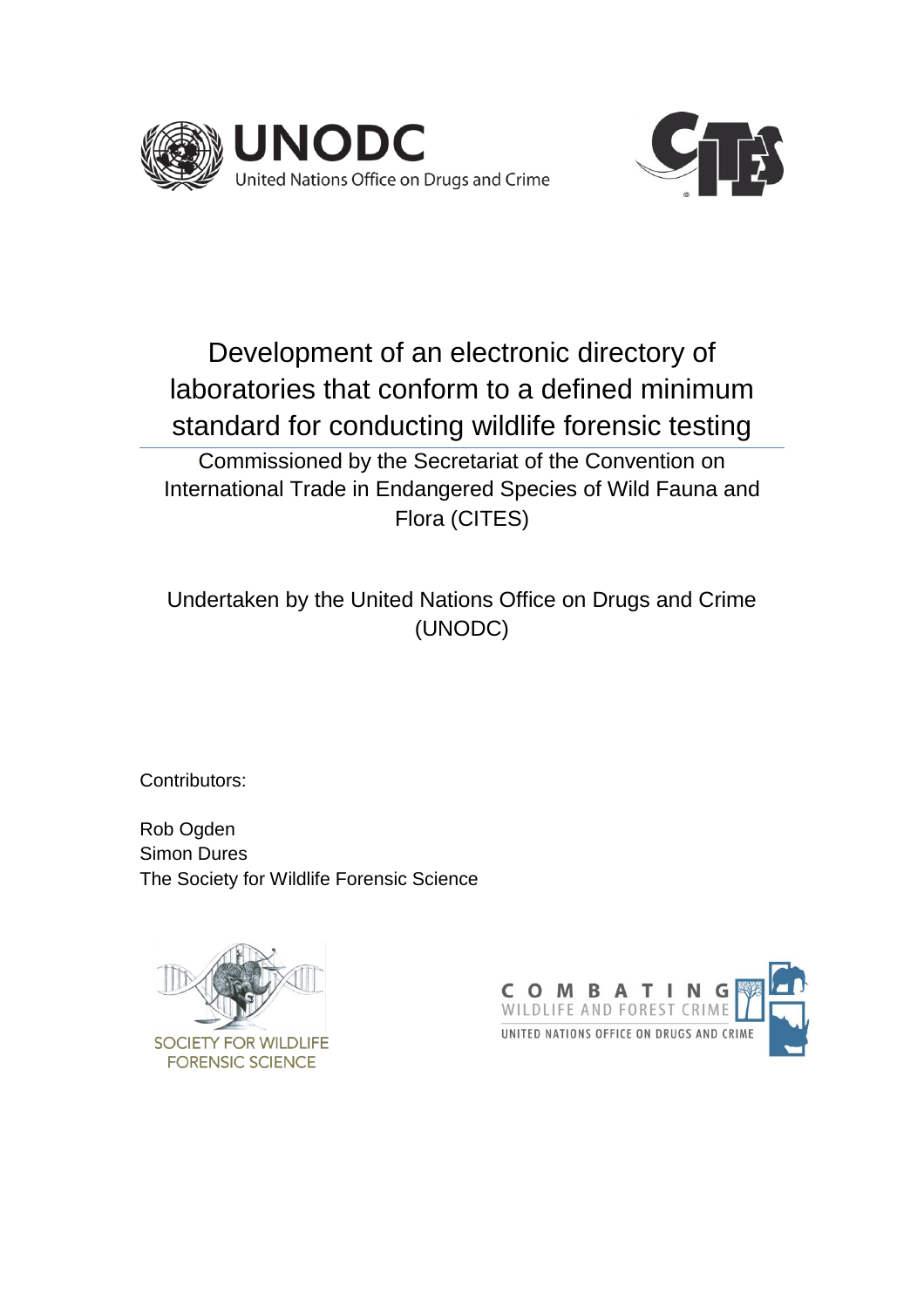### **Executive Summary**

In 2016, the Convention on International Trade in Endangered Species of Wild Fauna and Flora (CITES) Secretariat commissioned a global review of forensic laboratory capacity. The resulting report reviewed laboratory capacity for performing wildlife forensic analysis in support of CITES implementation and enforcement (Annex 4 [to document CoP17 Doc. 25 on Enforcement](https://cites.org/sites/default/files/eng/cop/17/WorkingDocs/E-CoP17-25-A4.pdf)  [matters\)](https://cites.org/sites/default/files/eng/cop/17/WorkingDocs/E-CoP17-25-A4.pdf), and aimed to facilitate understanding about the range of laboratories and services in operation, whilst the details of the laboratories concerned remained confidential in nature. To further build upon this work, the Conference of the Parties to CITES at its 17th meeting (CoP17, Johannesburg, 2016), adopted Decision 17.83, paragraph c), which directed the CITES Secretariat to compile an electronic directory of wildlife forensic laboratories.

To implement this Decision, the United Nations Office on Drugs and Crime (UNODC), at the request of the CITES Secretariat, led work to enable the creation of a publicly available directory of global laboratories that conduct wildlife forensic testing, meet minimum quality assurance standards and, subject to available resources, are able and willing to carry out wildlife forensic analyses upon request from other countries.

This work was conducted in two stages. Firstly, to revise the original 2016 review of wildlife forensic laboratories, a survey was issued requesting updates from previous responders and new submissions from laboratories that did not take the first survey. Secondly, wildlife forensic laboratories were requested to indicate their desire to be listed in the public directory of wildlife forensic laboratory services. Those that responded positively, were asked to provide evidence that they meet the following criteria:

- 1. The laboratory must carry out forensic casework;
- 2. The laboratory must operate in accordance with a Quality Management System;
- 3. The laboratory must have passed an external audit of its Quality Management System, conducted by a competent third party, within the past two years;
- 4. The laboratory must be able and willing to carry out wildlife forensic analyses upon request from other countries; and
- 5. The laboratory must explicitly request to be included in the directory.

Laboratory submissions were evaluated against these criteria by a UNODC wildlife forensic expert and by an independent panel of experts drawn from the Technical Working Group of the Society for Wildlife Forensic Science.

A total of 75 responses were received from 128 laboratories invited to participate (58% response rate). Of these, 63 (84.0%) laboratories stated they conduct some type of forensic casework, while a further nine indicated that they are developing casework capacity.

The responses in relation to analytical capacity broadly reinforced the findings of the 2016 report. The most common technique employed remained DNA analysis, followed by morphology, except for timber samples where the opposite trend was observed. Over one third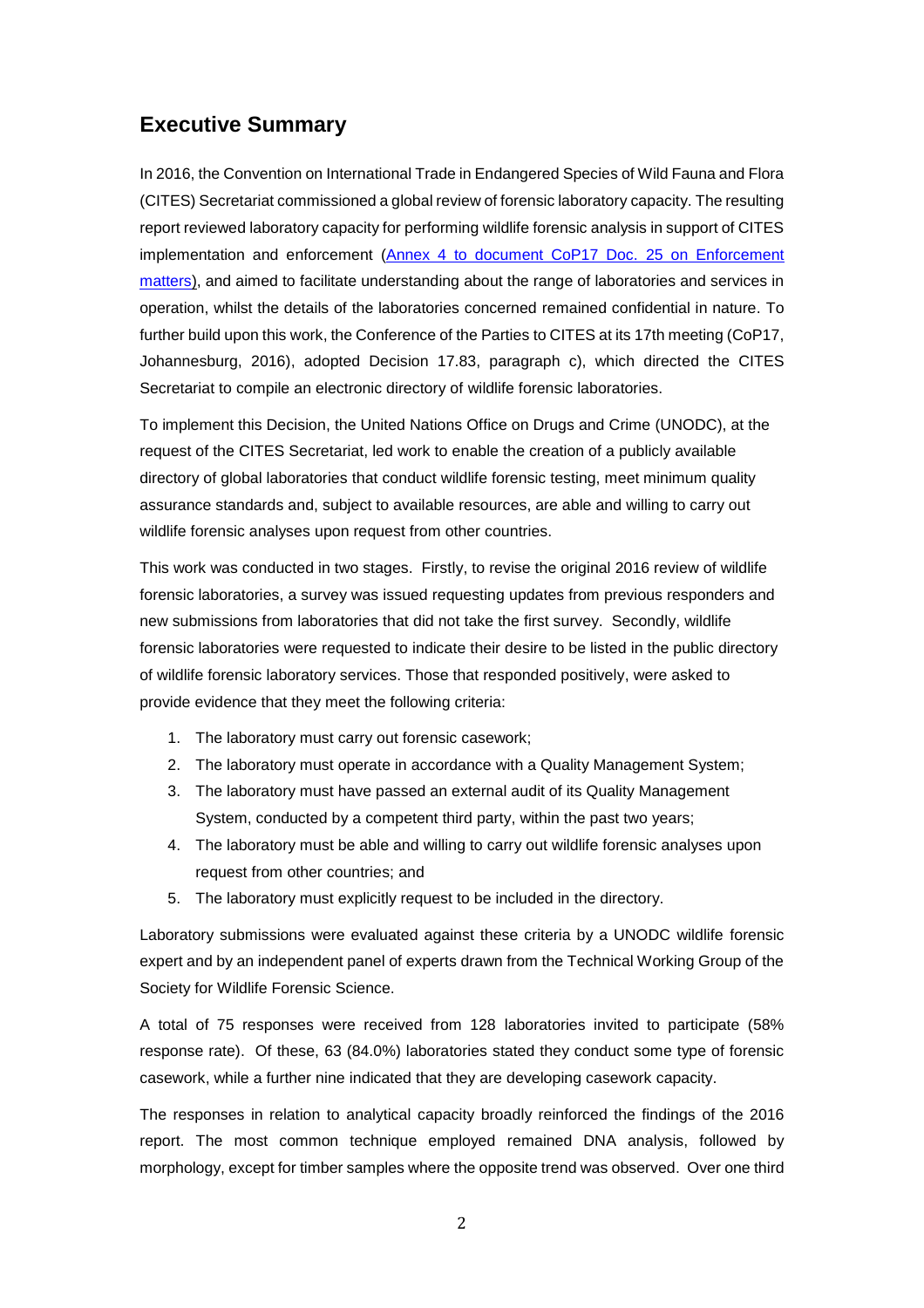(22/63) of the labs claiming to conduct forensic analysis did not follow any type of quality management system, which remains a concern, as quality assurance is a fundamental requirement in forensic casework analysis.

With respect to listing laboratories in the directory, based on the answers provided by the respondents, 23 laboratories met the first three criteria, however, of these only seventeen were willing to offer international services and be listed in the directory (criteria 4 and 5). Of these seventeen, nine submitted evidence for review, resulting in all nine labs being approved for directory listing.

The directory of laboratories is to be made available on the CITES webpage on *Wildlife*  Forensics.<sup>1</sup> As the wildlife forensic community develops under a series of ongoing capacity building programmes, it is envisaged that the number of laboratories qualifying for inclusion in the directory will grow. To facilitate this, it is proposed that the directory accepts new applicants annually and reviews existing listings every two years.

For further details on any part of this report please contact: cites.info-cites@un.org

 $\overline{a}$ 

<sup>1</sup> https://www.cites.org/eng/prog/imp/Wildlife\_forensics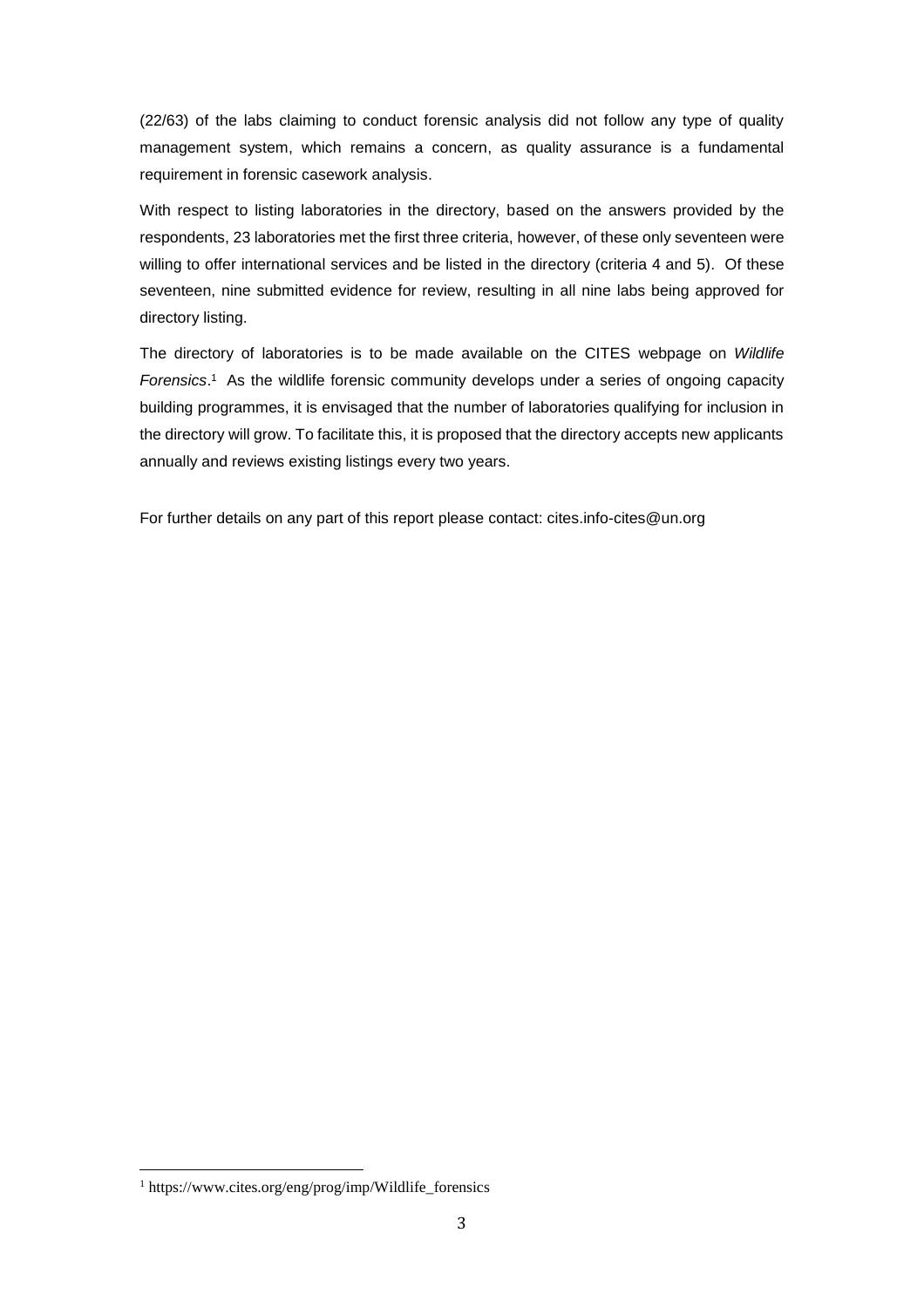# **Contents**

### **Executive Summary**

- **1. Introduction**
- **2. Wildlife Forensic Science**
	- *What is forensic science?*
	- *Wildlife forensic science*
	- *Quality Assurance*
- **3. Background**
- **4. Methods**

### **5. Survey Results**

- *Summary of response level*
- *Analytical techniques used across taxa*
- *Investigative questions*
- *Quality Assurance (QA)*
- *Wildlife forensic capacity for priority taxonomic groups*

### **6. Establishing an electronic directory of laboratories**

- *Criteria and process for the inclusion of laboratories in the electronic directory*
- *Results of the present survey for inclusion in the electronic directory*
- *Directory of laboratories eligible to be included in an electronic directory of forensics providers*

### **7. Discussion and conclusions**

- *Number of active wildlife forensic laboratories*
- *Capacity building and listing of laboratories not currently included*
- **8. Appendix – Survey map**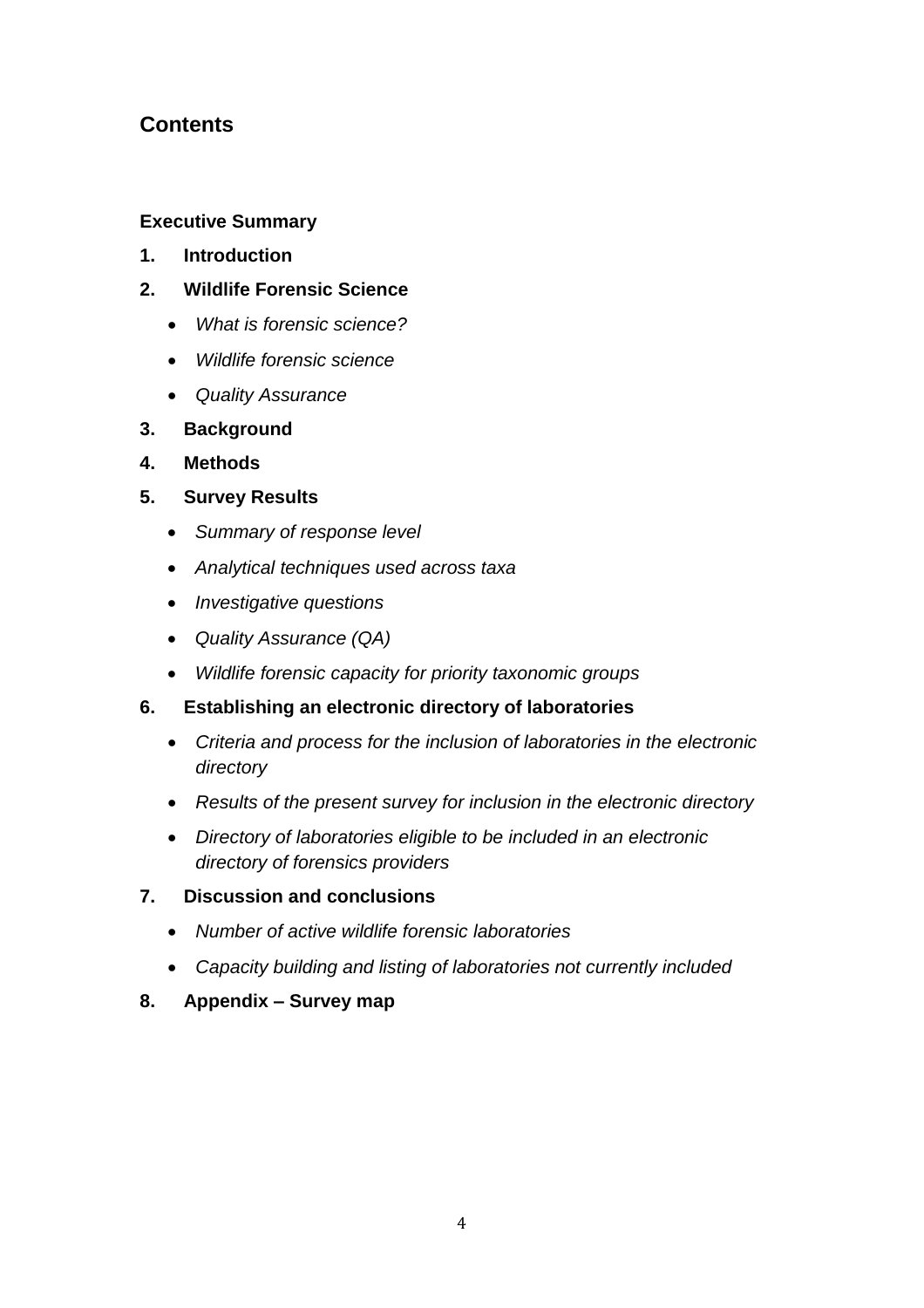# **Part 1. Introduction**

CITES is an international agreement between governments with the aim of ensuring the international trade in specimens of wild animals and plants does not threaten their survival. CITES works by subjecting international trade in selected species to certain import, export, reexport and introduction controls.

Against a backdrop of widespread illegal trade in wildlife that is affecting the conservation of traded species and of biodiversity as a whole, the need for effective wildlife law enforcement is now widely recognized by national governments and inter-governmental organizations, including CITES and the UNODC.

Tackling wildlife crime requires a well-coordinated, multi-faceted approach, with good international cooperation and the use of all the tools and resources available; this includes forensic science applications. One issue routinely faced by enforcement agencies is the definitive identification and characterisation of wildlife specimens in trade, necessary to demonstrate legal or illegal activity. The definitive identification of evidence in criminal investigations can often only be achieved through the application of forensic science. In the case of CITES implementation and enforcement, the investigative questions to address in relation to the identification of animals and plants, or their parts and derivatives, can generally be categorized into five groups, concerning:

- $\triangleright$  the species involved;
- $\triangleright$  the geographic origin of a specimen;
- $\triangleright$  the wild or captive/cultivated source of a specimen;
- $\triangleright$  the individual origin of a specimen; and
- $\triangleright$  the age of a specimen.

The purpose of this report is to provide, for the first time, a list of laboratories able to offer quality assured international wildlife forensic analysis services in support of CITES implementation and enforcement.

This document begins by providing a brief introduction to wildlife forensic science (Part 2), followed by the background to this particular review (Part 3). The survey methods used to conduct the current review are summarized in Part 4, with survey results describing laboratory capacity and capabilities are presented in Part 5. Finally, the criteria required for inclusion in the electronic directory are specified and the current laboratories meeting those criteria listed (Part 6).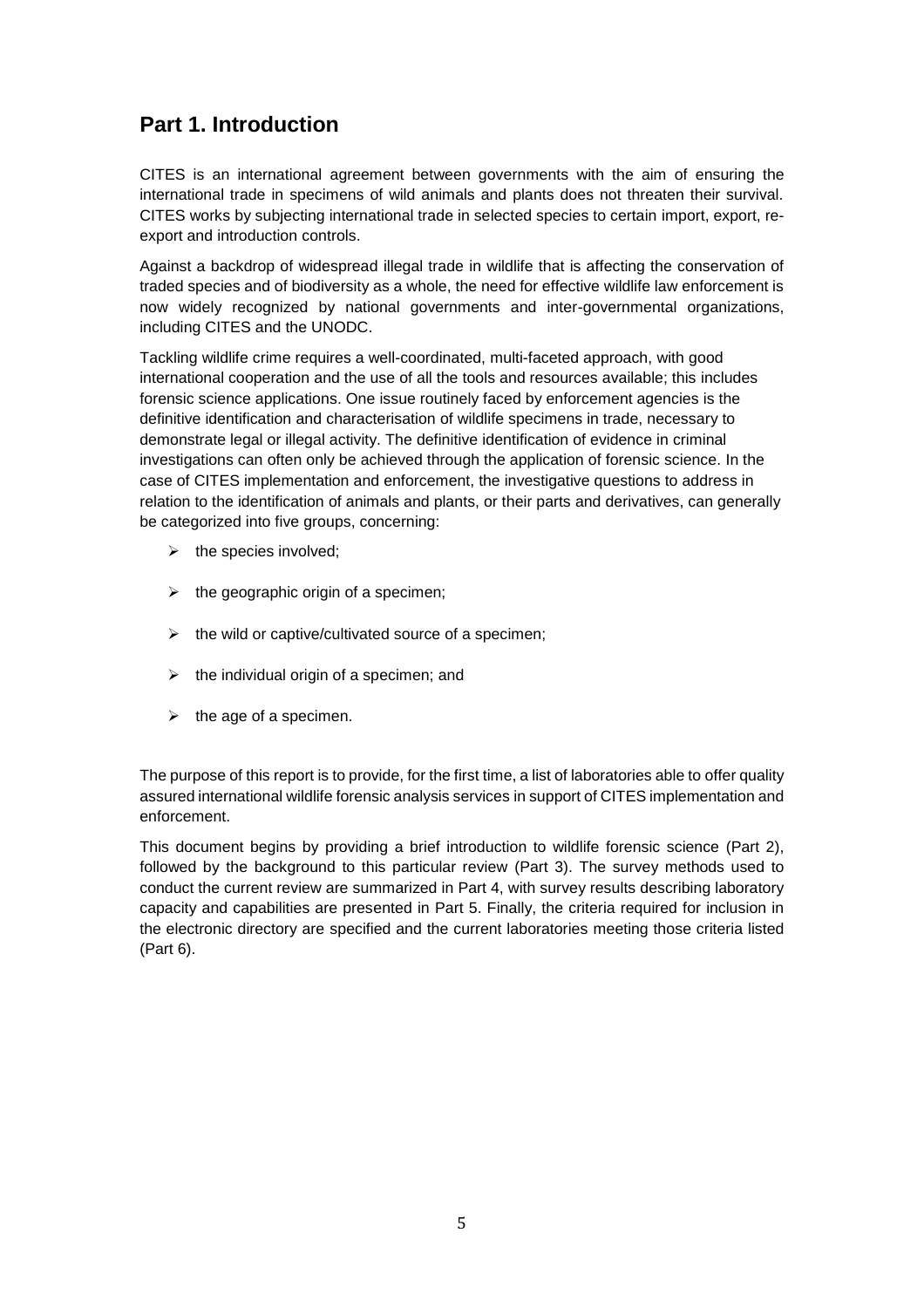# **Part 2. Wildlife Forensic Science**

### *What is forensic science?*

Forensic science is an applied discipline concerned with the controlled use of analytical scientific methods to generate evidence in relation to legal proceedings. The forensic scientist addresses the needs of prosecution or defense investigators, by applying appropriate tools to answer questions that arise during the investigation or prosecution of a case.

In this context, it would normally be incorrect to refer to a particular method as being 'forensic'. For example, DNA profiling methods employed to individually identify a sample (person, animal, plant) can be performed within a university undergraduate project, or to provide compelling evidence to support a murder conviction; but only one of these would be considered forensic analysis. The term 'forensic' refers to the purpose of the analytical method and the way in which that method is performed, rather than the method itself.

In its strictest sense the term 'forensic' relates solely to the production of scientific evidence for legal proceedings and the development of tools specifically for that purpose. This sets a very high standard for the methods, data and laboratory procedures employed in any forensic analysis. Each aspect of the analysis must be formally validated to demonstrate fitness-forpurpose and details of the analytical process must be thoroughly documented within an established quality assurance system. All activities involved in the generation of evidence may be subject to legal scrutiny, and in many countries, all personnel involved may be considered as witnesses in the eyes of the law. In this respect, the standard of forensic analysis required to investigate crimes involving wildlife is no different to that applied to crime against humans.

In addition to ensuring that a laboratory can generate forensic evidence using appropriate methods and processes, capacity for wildlife forensic science depends on the broader organizational framework surrounding its use. Any wildlife forensic investigation extends from the point of evidence collection through to the presentation of analytical findings in court. In the simplest scenario this will still involve issues of evidence preservation, secure collection, storage and transport to the lab, followed by appropriate use of the forensic evidence by investigators and the ability of the judiciary (and jury) to accept and understand the evidence as it is presented. Such issues must be considered when seeking to identify suitable facilities for forensic analysis, or the development of capacity in this area.

### *Wildlife forensic science*

The investigation of crime against wildlife may raise questions that can be addressed through a range forensic analytical approaches, from mainstream applications such as human DNA profiling and ballistics, to specialist applications such as species identification. The term *wildlife forensics* is commonly understood to refer to the process of identifying non-human biological evidence relating to wildlife crime.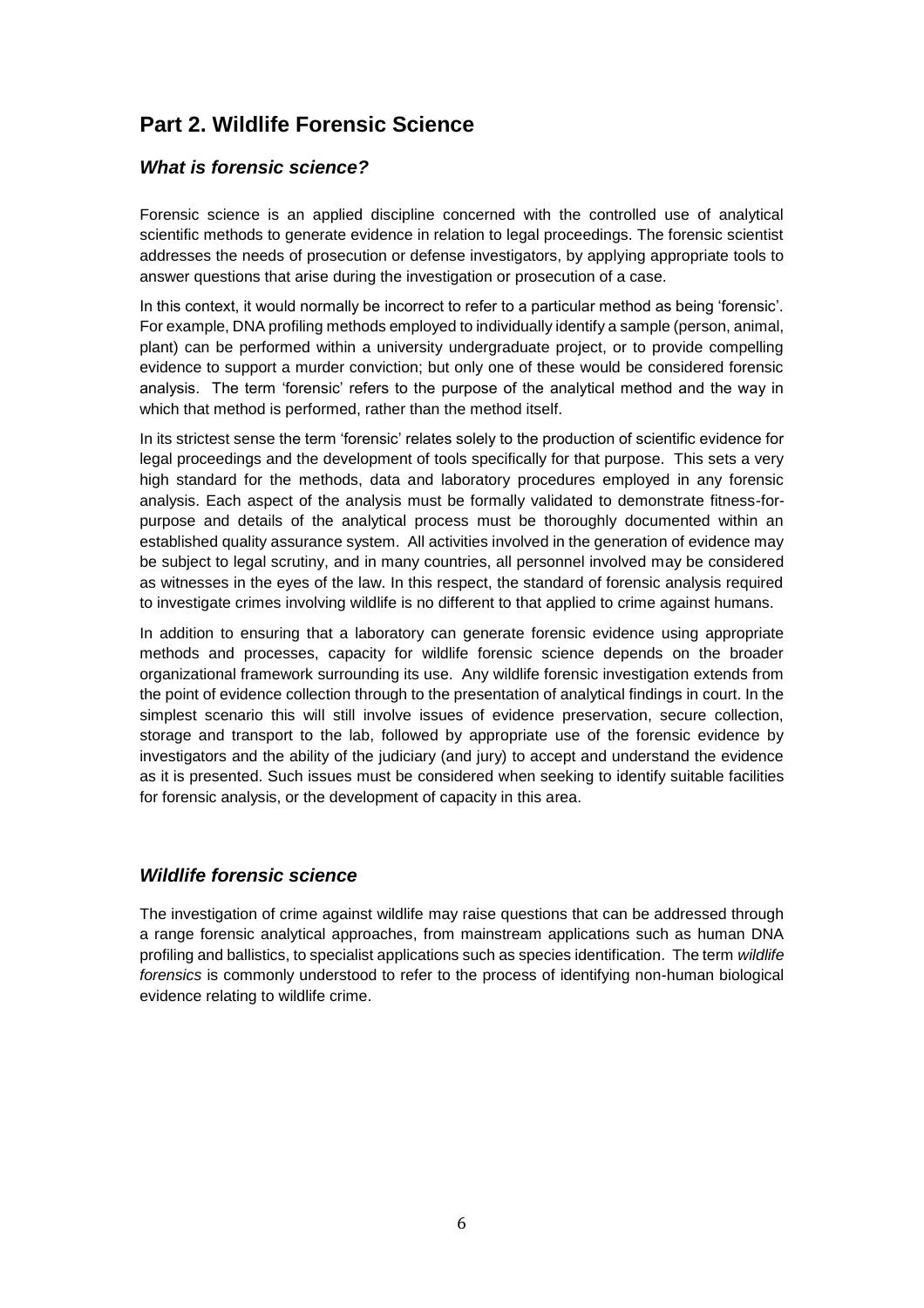### *Quality Assurance*

The level of confidence in any laboratory analytical result relates to the degree of quality assurance (QA) surrounding the production of the data. The QA concept is fundamental to the performance of any test where the results are later relied upon by a third party, such as medical diagnostics or forensics. QA is usually delivered through a Quality Management System, which describes a series of control processes and protocols surrounding the implementation of a test. Quality Management Systems cover all aspects of test implementation, from method performance and validation, through staff training, laboratory operating procedures and the systems in place for reporting and reviewing analytical results. While a Quality Management System is designed to be specific to a laboratory process, general standards have been developed, such as [ISO17025](https://www.iso.org/standard/66912.html) or [Good Laboratory Practice](http://www.oecd.org/chemicalsafety/testing/good-laboratory-practiceglp.htm) (GLP) regulations, which describe general QA requirements for laboratory testing and under which individual laboratories may choose to become formally accredited.

Laboratory accreditation to the ISO17025 standard has become a requirement for human forensic laboratories in many countries and is considered the gold standard in wildlife forensic testing. However, accreditation to such a standard is time consuming, expensive and may require a level of staffing and infrastructure that is simply not realistic for wildlife forensic laboratories to achieve, irrespective of the quality of their work. While a number of wildlife forensic laboratories do hold ISO17025 accreditation, an absolute requirement for laboratory accreditation to this level in wildlife forensic science is an unrealistic expectation at this time. To address this issue, the Society for Wildlife Forensic Science (SWFS), has established a set of Standards and Guidelines specifically for several disciplines within wildlife forensics (SWFS Standards and Guidelines 2018). For details on this system, [SWFS](http://www.wildlifeforensicscience.org/) can be contacted.

The technical nature of laboratory quality assurance standards complicates the task of law enforcement agencies in selecting a suitable laboratory for forensic analysis of wildlife specimens, and can create difficulties in court when assessing the reliability of evidence. This is a matter that has been recognized by the International Consortium on Combatting Wildlife Crime  $(ICCWC)^2$ . In response, UNODC, in cooperation with its ICCWC partners, have developed guidelines for the analysis of wildlife specimens to inform investigators, scientists and the judiciary on their respective roles and responsibilities, and the standards that should be met by different actors in a wildlife crime investigation<sup>3</sup>. At the very least, laboratories conducting wildlife forensic testing should have implemented a Quality Management System and casework documentation system, available for review by relevant investigation agencies and the court. Furthermore, this Quality Management System should be subject to internal auditing and external assessment by an independent third party.

Ultimately, it is the decision of the court to determine the relevance, veracity and strength of any evidence presented to it. It is however the responsibility of both agencies responsible for wildlife law enforcement and forensic scientists to ensure that the evidence will withstand legal scrutiny and deliver forensically robust evidence that is relevant to an investigation.

For a more detailed review of the techniques used in forensics science please see, ['A review](https://cites.org/sites/default/files/eng/cop/17/WorkingDocs/E-CoP17-25-A4.pdf)  [of wildlife forensic science and laboratory capacity to support the implementation'](https://cites.org/sites/default/files/eng/cop/17/WorkingDocs/E-CoP17-25-A4.pdf) and [enforcement of CITES'](https://cites.org/sites/default/files/eng/cop/17/WorkingDocs/E-CoP17-25-A4.pdf), commissioned by the CITES Secretariat and undertaken by UNODC.

 $\overline{a}$ 

<sup>2</sup> https://cites.org/eng/prog/iccwc.php

<sup>&</sup>lt;sup>3</sup> ['Guidelines on Methods and Procedures for Ivory Sampling and Laboratory Analysis'](https://cites.org/eng/prog/iccwc.php/Tools); 'Guide for Forensic Timber Identification'.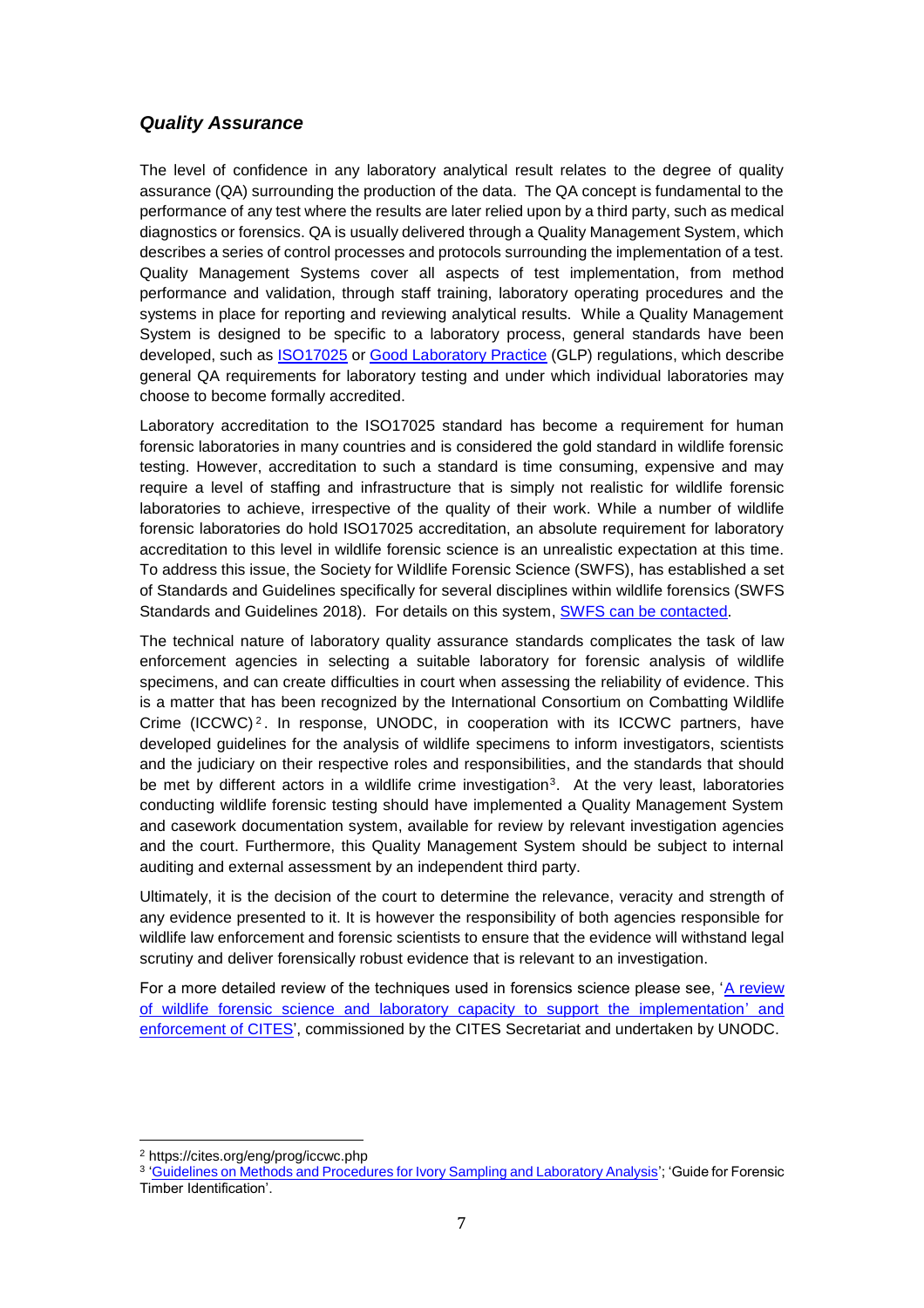# **Part 3. Background**

 $\overline{a}$ 

In 2016, the CITES Secretariat commissioned a global review of wildlife forensic laboratory capacity, which was undertaken by the UNODC. All CITES Parties were invited to participate and data was collated from 110 institutions in 39 countries. This review provided, for the first time, a comprehensive picture of laboratory capacity at the global level for performing forensic analysis in support of CITES implementation and enforcement.

Given the developing nature of wildlife forensic science and its broad community of scientific stakeholders, the purpose of the review was not to judge the quality or performance of any laboratory or practitioner, but rather to take an inclusive approach and gather information on all on going wildlife forensic activities, including applied research. The review was confidential in nature and was designed to elicit self-declared information on capacity from as many laboratories as possible.

The full report on the review is available as [Annex 4 to document CoP17 Doc. 25 on](https://cites.org/sites/default/files/eng/cop/17/WorkingDocs/E-CoP17-25-A4.pdf)  [Enforcement matters,](https://cites.org/sites/default/files/eng/cop/17/WorkingDocs/E-CoP17-25-A4.pdf) prepared for CoP17.

To further build upon this work, the Conference of the Parties at CoP17, adopted Decision 17.83, paragraph c), which directs that the CITES Secretariat to, subject to external funding:

*c) in consultation with identified laboratories, and in collaboration with ICCWC partner organizations and the ICCWC Wildlife Forensics Advisory Group, compile an electronic directory of laboratories that conduct wildlife forensic testing, that meet the minimum quality assurance standards and that, subject to available resources, are able and willing to carry out wildlife forensic analyses upon request from other countries.*

To implement this Decision, UNODC, at the request of the CITES Secretariat, led work to enable the creation of a publicly available electronic directory of laboratories worldwide that conduct wildlife forensic testing, meet minimum quality assurance standards and, subject to available resources, are able and willing to carry out wildlife forensic analyses upon request from other countries. This work was conducted under the auspices of ICCWC, and implemented in consultation with previously identified laboratories and in close collaboration with the CITES Secretariat and the Society for Wildlife Forensics Science (SWFS).<sup>4</sup> It built upon the global review of forensic laboratory capacity commissioned by the Secretariat in cooperation with UNODC, available as [Annex 4 to document CoP17 Doc. 25.](https://cites.org/sites/default/files/eng/cop/17/WorkingDocs/E-CoP17-25-A4.pdf)

<sup>4</sup> See paragraph 25 in document SC70 Doc. 30.2 on the *[International Consortium on Combating Wildlife](https://cites.org/sites/default/files/eng/com/sc/70/E-SC70-30-02.pdf)  [Crime \(ICCWC\)](https://cites.org/sites/default/files/eng/com/sc/70/E-SC70-30-02.pdf)*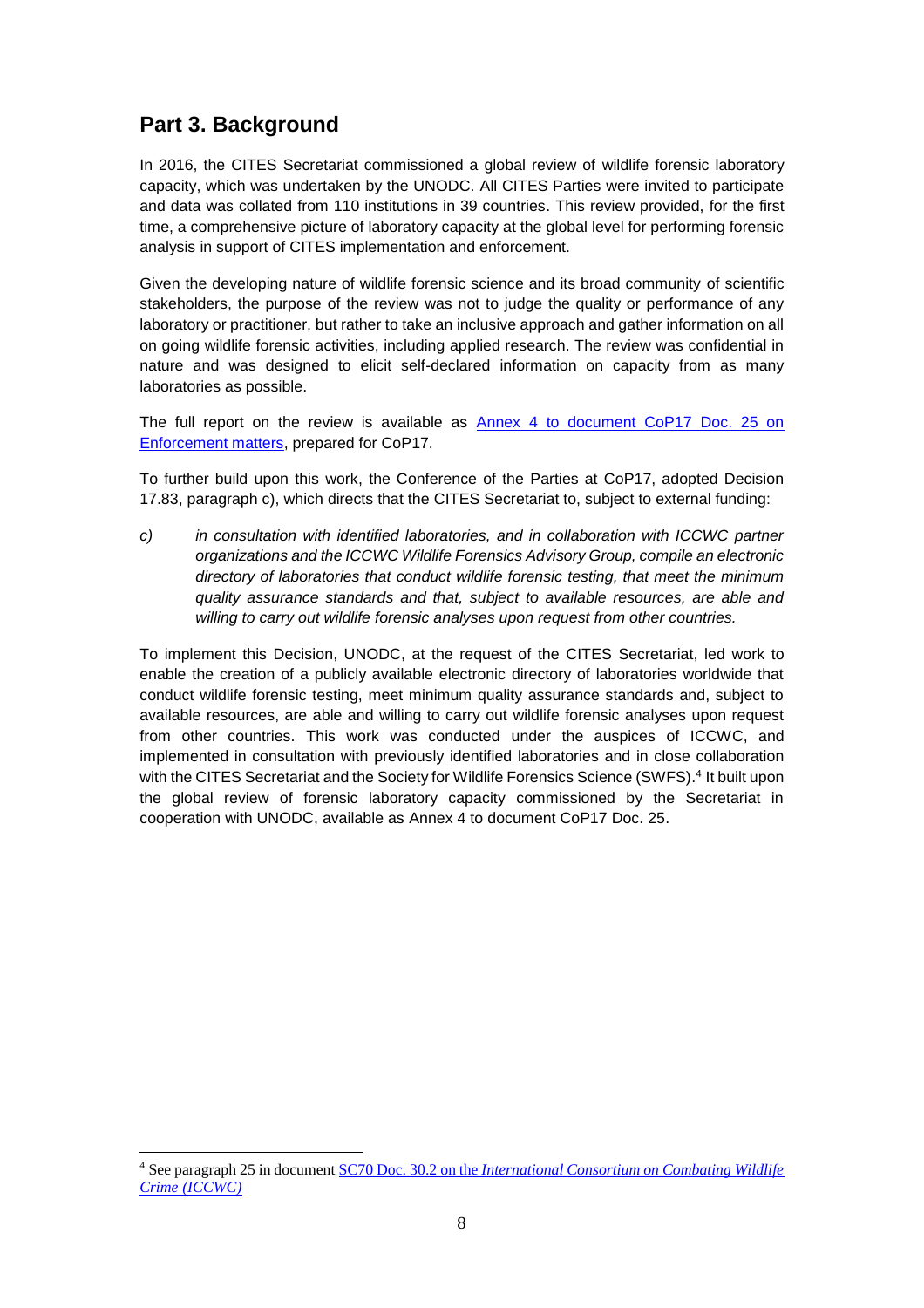### **Part 4. Methods**

The information included in the current review was gathered through an online survey. Expanding on the global review of forensic laboratory capacity presented to CITES CoP17, the survey had two aims:

1. To update the original confidential survey of wildlife forensic laboratories by requesting updates from previous responders and new submissions from laboratories that have not previously taken the survey.

2. To establish a publically available database of quality assured wildlife forensic laboratories willing and able to provide analysis services to other countries in support of CITES-related investigations.

To achieve these aims, a series of questions was devised to assess current laboratory capacity to perform wildlife forensic casework. Laboratories were also asked whether they would like to consider offering international forensic casework analysis services, and be included in an online electronic directory of laboratories. Inclusion of laboratories in the directory was subject to meeting defined criteria on quality assurance process. These criteria are described in Part 6 and are available via the [CITES webpage on](https://www.cites.org/eng/prog/imp/Wildlife_forensics) *Wildlife Forensics* to enable any existing or new laboratory not included in the electronic directory from the outset to determine if it meets the specified criteria before requesting inclusion.

All the laboratories invited to complete the survey were assured that no information provided, would be shared with any third parties without the express prior permission of the responding organisation.

Questions put to the laboratories were designed to cover a range of topics relevant to wildlife forensic science, including: the nature of analysis performed, the methods used, the taxa identified, the investigative questions addressed, the reference materials used, the quality assurance systems in place and the level of staff training. As with the previous survey, the review included specific focus on capacity for the identification of elephant ivory and rhinoceros horn. For the current survey, questions regarding laboratory capacity for methods associated with the identification of pangolin were also included.

The survey was designed to maximise response and completion rates while minimising various quality issues commonly encountered when gathering data using self-reported or self-complete methods. Each respondent's path through the survey was dictated by how they answered each question, so as to reduce the need to answer questions that were not relevant to a particular laboratory's capacity (see Appendix for survey map). The questionnaire was distributed via individual emails that were provided during the previous survey. The emails explained the purpose of the survey and use of the data whilst also providing a unique respondent link.

Almost 130 individualized invitations were sent out via email. These were targeted towards organisations that had provided contact details in responses to the previous survey. A timeframe of approximately six weeks was provided to participants to complete the questionnaire.

Upon receipt, the questionnaire responses were entered into Microsoft Excel to enable data cleaning, recoding and analysis. Data recoding consisted of using logic functions in Excel to combine answer options and allow filtering.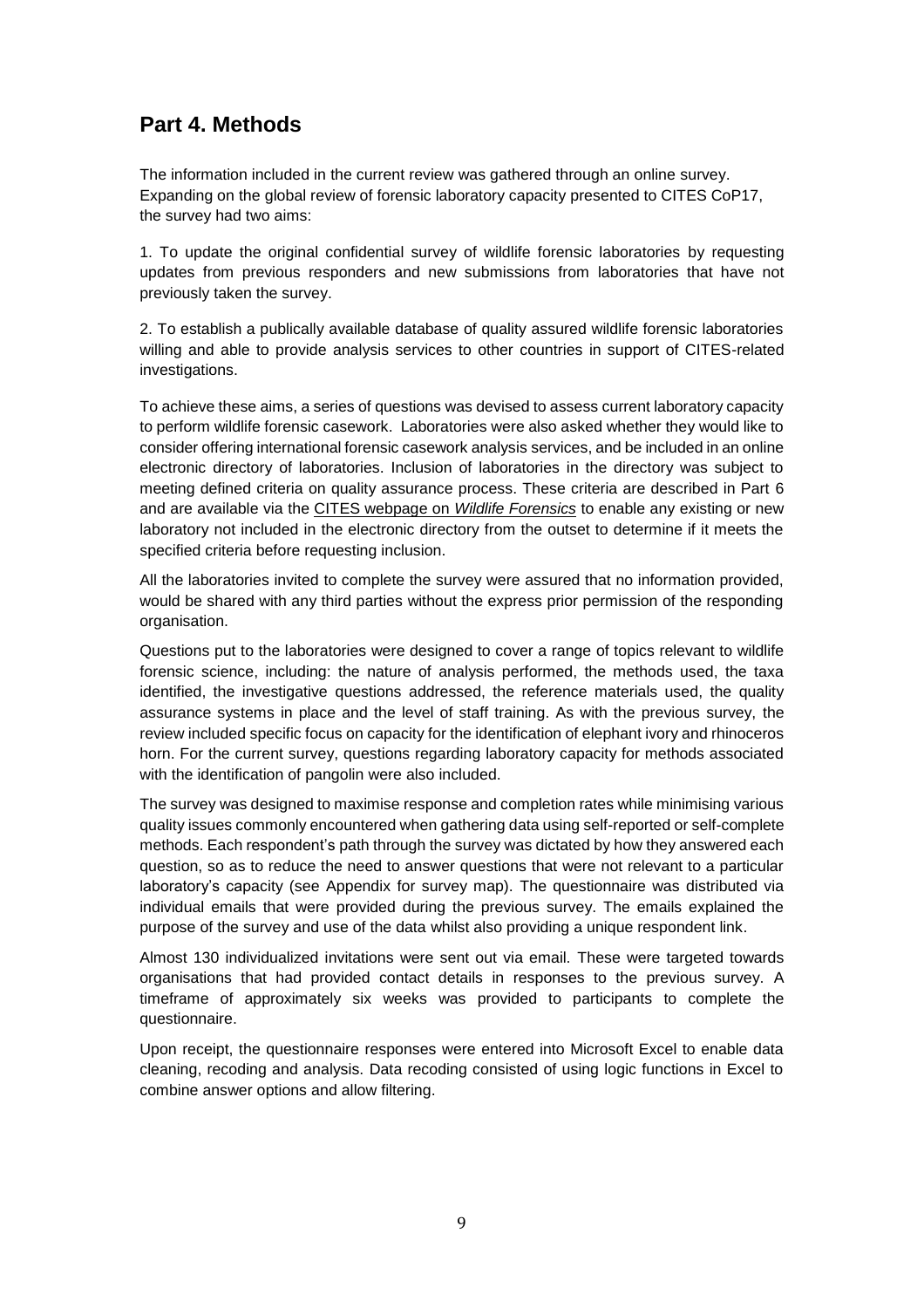# **Part 5. Survey Results**

### *Summary of response level*

A total of 75 responses were received from 128 invitations to participate (58% response rate). This is a 32% reduction compared to the response rate of the previous survey, however, this survey was only open by invitation and was largely restricted to laboratories believed to have some forensics capacity, primarily identified from the earlier survey.

Of the 75 responses, 53 (70.7%) conduct both research and forensic casework, 10 (13.3%) only conduct forensics casework, and 12 (16.0%) only do non-casework research, resulting in 63 (84.0%) laboratories stating they conduct some type of forensic casework (figure 1). Of the 12 responses solely performing research work, nine (75%) are striving to be in a position to provide forensic casework. One laboratory stated that it conducts no wildlife related forensics or lab work and, as a result, was removed from the analysis.



**Figure 1**. Type of work conducted by laboratories responding to the survey.

The 74 remaining responses included laboratories from 30 different countries, distributed across all CITES regions (Figure 2). This is a reduction of nine countries compared with the previous survey. Every region had responses from at least two laboratories, with Europe having the most responses from laboratories conducting forensic casework (Figure 3).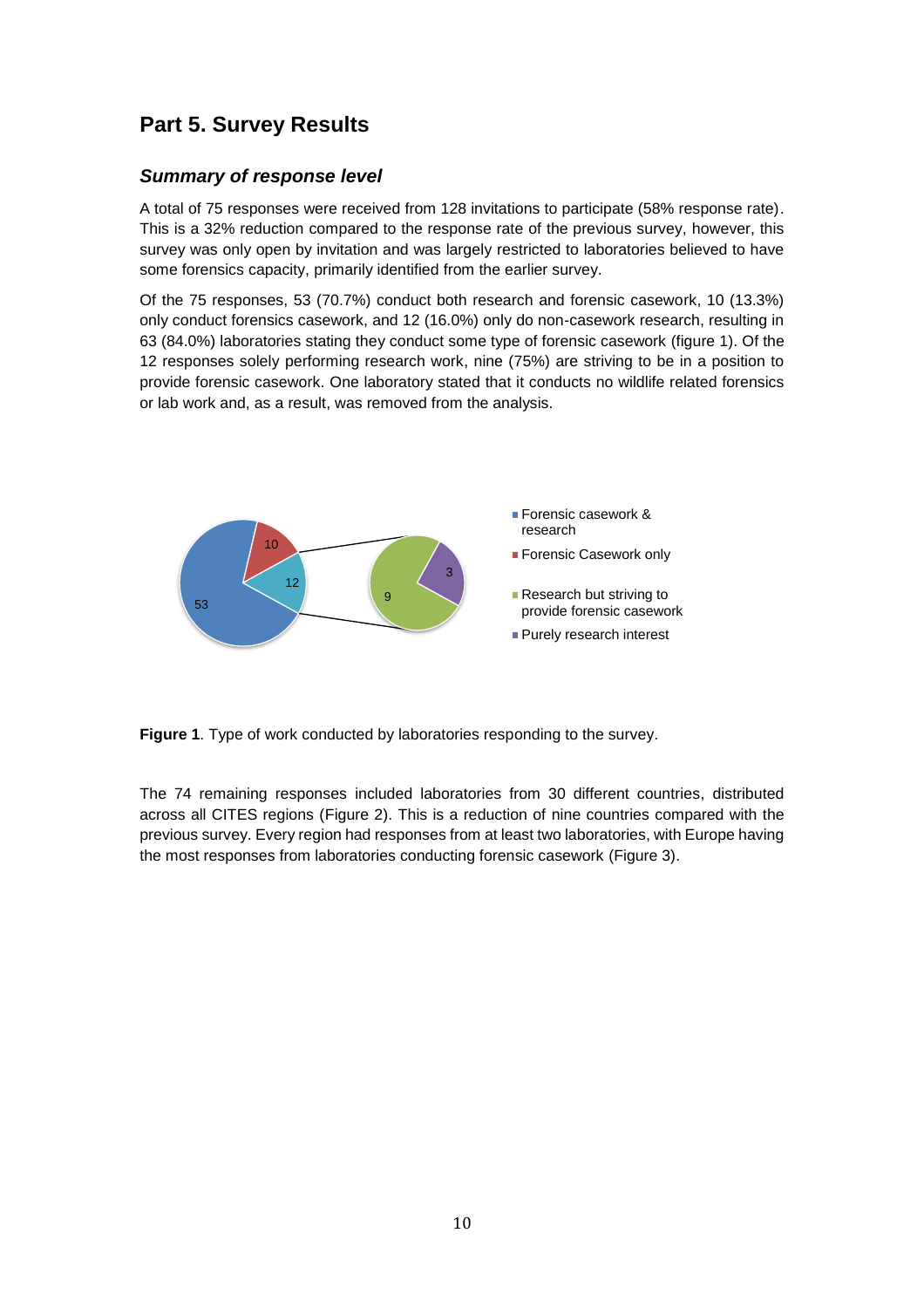

**Figure 2**. Distribution of survey responses by CITES region.



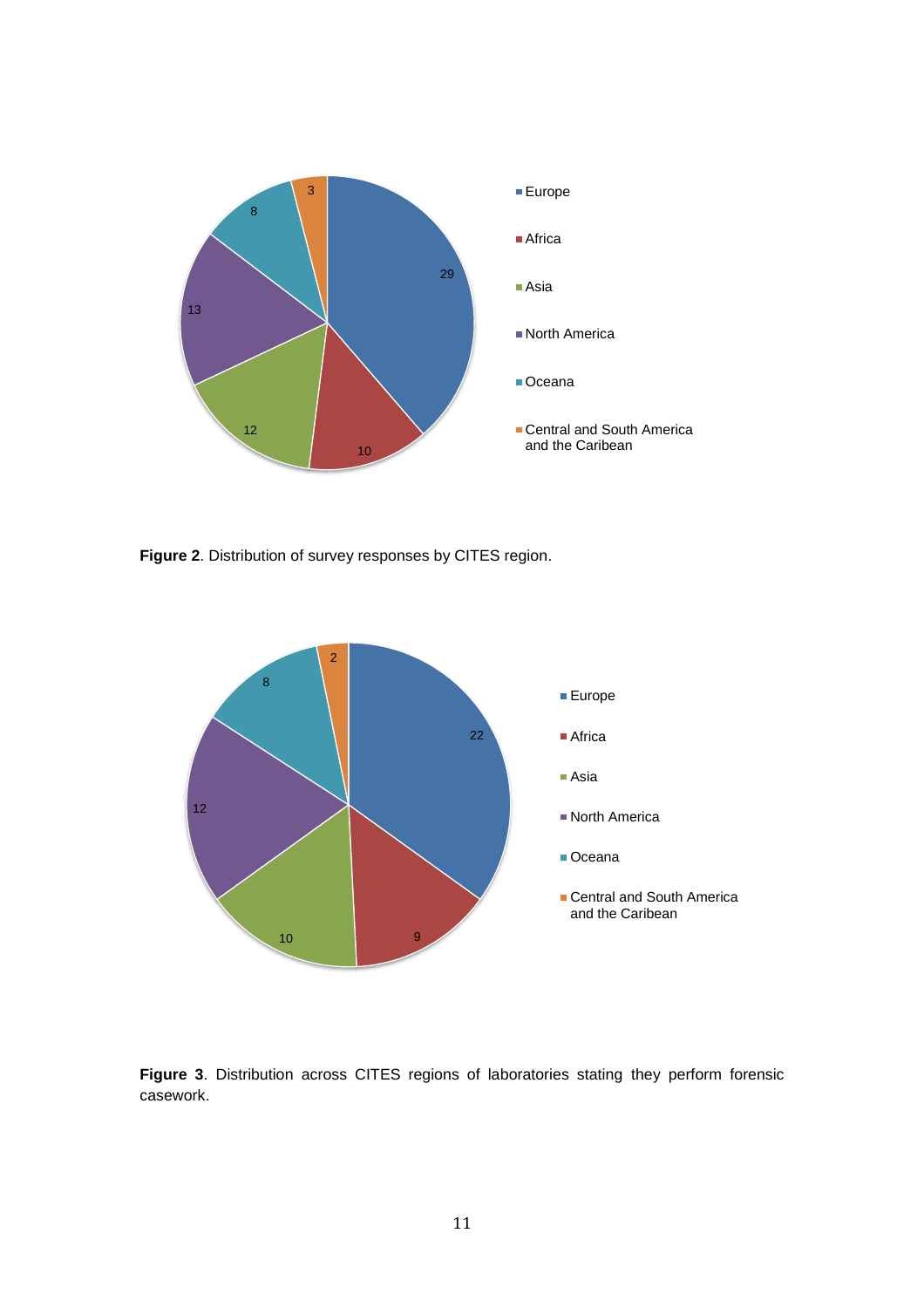### *Analytical techniques used across taxa*

The most common taxonomic group analyzed is terrestrial animals and the majority of this work is performed using DNA analysis (figure 4). This is similar to what was reported in the previous survey. DNA analysis is the most commonly used technique for all samples types except for timber, for which morphology/anatomy is most commonly used. In all other cases morphology/anatomy is the second most commonly used technique. This pattern was similar to that found previously, although the number of laboratories conducting DNA work on plants has outstripped the number conducting morphology/anatomy. Chemical profiling is also quite commonly used for plant and timber work.

The relative lack of chemical profiling and stable isotope work across the board is likely to reflect both the level of forensic method development for these techniques, for which fewer validation studies have been conducted, and the limited availability of equipment in forensic laboratories, as opposed to research labs. Less than three laboratories (8%) for each sample type performed other techniques.



**Figure 4**. Sample types used and methodologies performed across all laboratories stating they conduct forensic casework.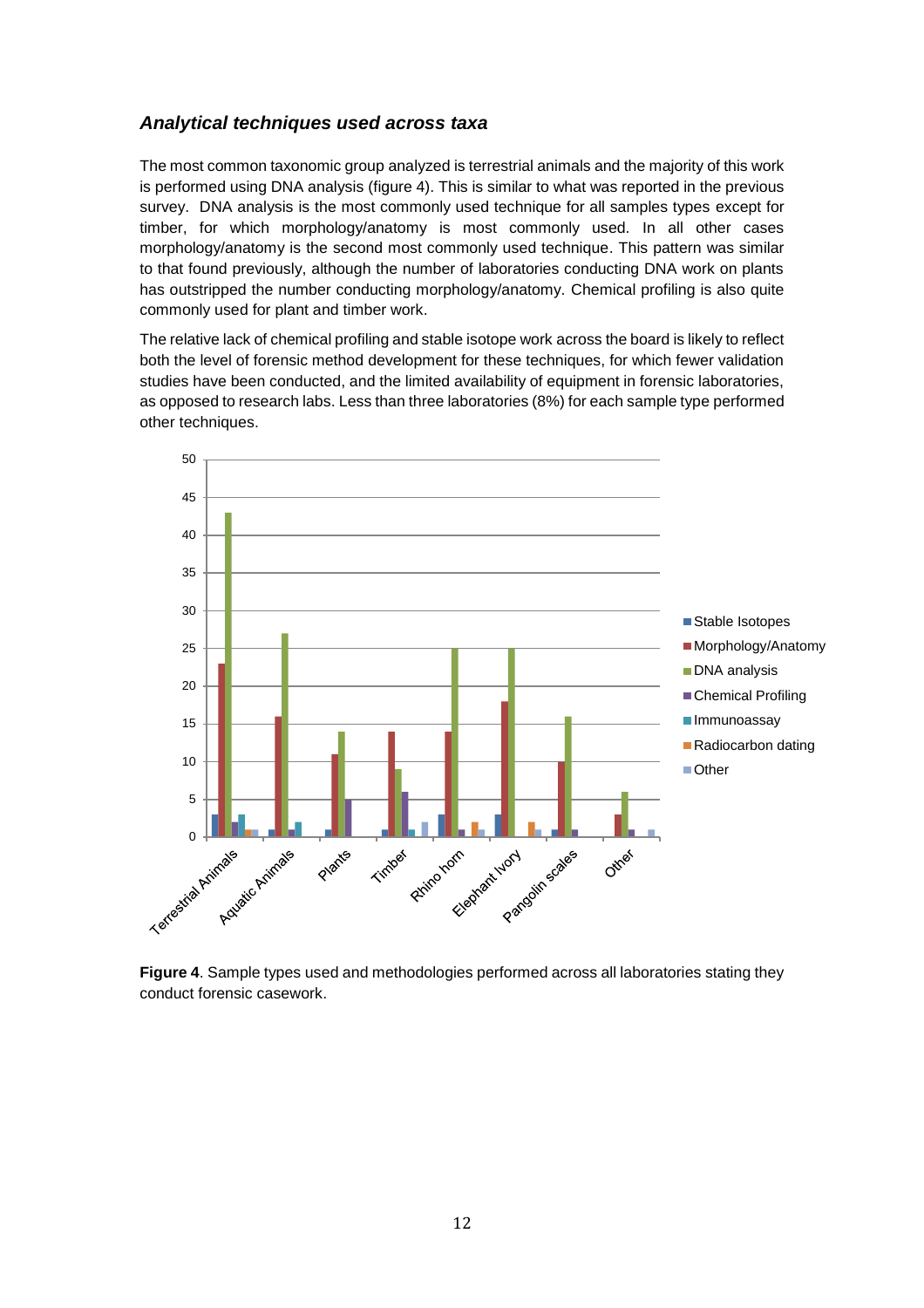#### *Investigative questions*

Species identification is by far the most widely available service with almost all the forensics labs, 59 of 63 (94%), able to address this issue to some extent (Figure 5). The figure for individual identification was much lower, with only 37 of the 63 (59%) forensic casework labs offering this service and even then, for only a limited number of species. Less than half of all the forensics labs that responded to the survey are able to perform sex determination or geographic origin work (29 and 28 respectively). Of the investigative questions addressed, ageing is the least widely covered, with services only provided by seven (11%) labs.

These results reflect the investigative drivers (species ID is the most commonly asked question), the body of background reference data (greater for animals than plants), the technical complexity of the test and the fact that species identification methods are typically generic and applicable across multiple taxa. This last point is in contrast to parentage, individual and geographic origin identification methods that are typically species specific, requiring much greater laboratory investment to develop and maintain.



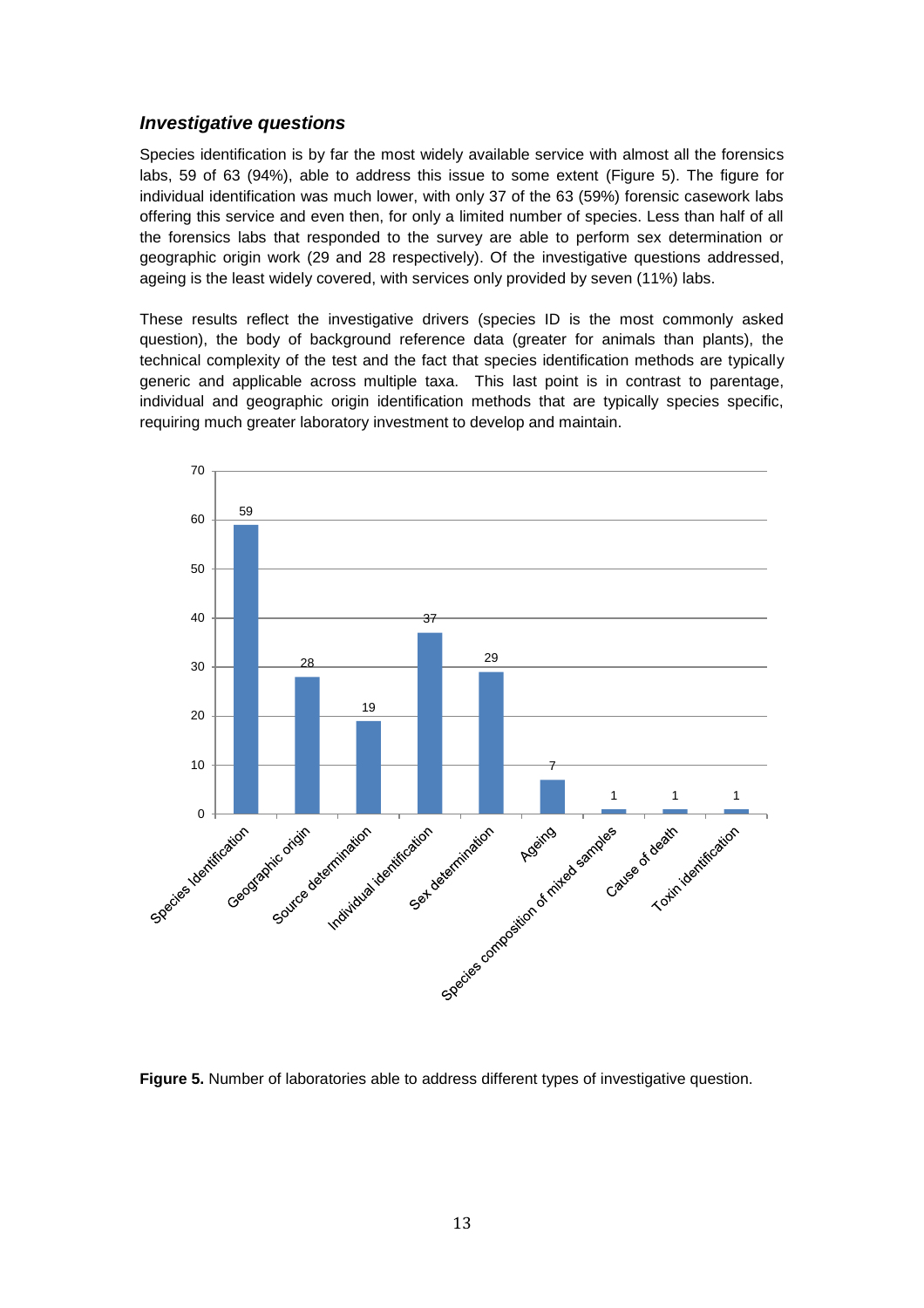### *Quality Assurance (QA)*

Two thirds of the laboratories (41 labs, 66%) conducting wildlife forensic analysis stated that they conform to some form of QA standard (Figure 6). This was much higher than the previous survey, which identified just 44% conforming to a QA standard. This improved result is likely due to the targeted nature of this survey. Of the 41 labs that implement to some form of QA system, 95% (39 labs) conduct auditing, 63% (26 labs) of which submit themselves to external auditing, with the remainder (32%, 13 labs) having only their own internal audit system. Three labs provided conflicting answers stating that whist conforming, they do not follow any particular standard.



**Figure 6**. Quality Assurance (QA) standards followed across all labs stating they conduct forensic analysis.

Of all the labs stating they undergo both internal and external auditing, 35 (85%) identified the use of one of the standards listed as an option in the survey (ISO17025, GLP/GMP, ISO9001, SWFS) (Figure 7). By far the most common QA standard adhered to is ISO 17025 (24 labs, 69%), considered to be the gold standard for forensic science, followed by SWFS (15 labs, 43%). A number of labs stated they followed standards of guidelines not listed. These were: International Society for Forensic Genetics (ISFG) recommendations, forensic regulations issued from national governing bodies, standards issued by national universities and ANAB forensic science (American National Accreditation Board).

It should be noted that standards are not mutually exclusive, so for example, a single lab may be accredited under ISO9001 (quality management), ISO17025 (analytical testing) and adhere to SWFS standards. For the purposes of inclusion within the electronic directory, passing an external audit under any recognized standard will be acceptable.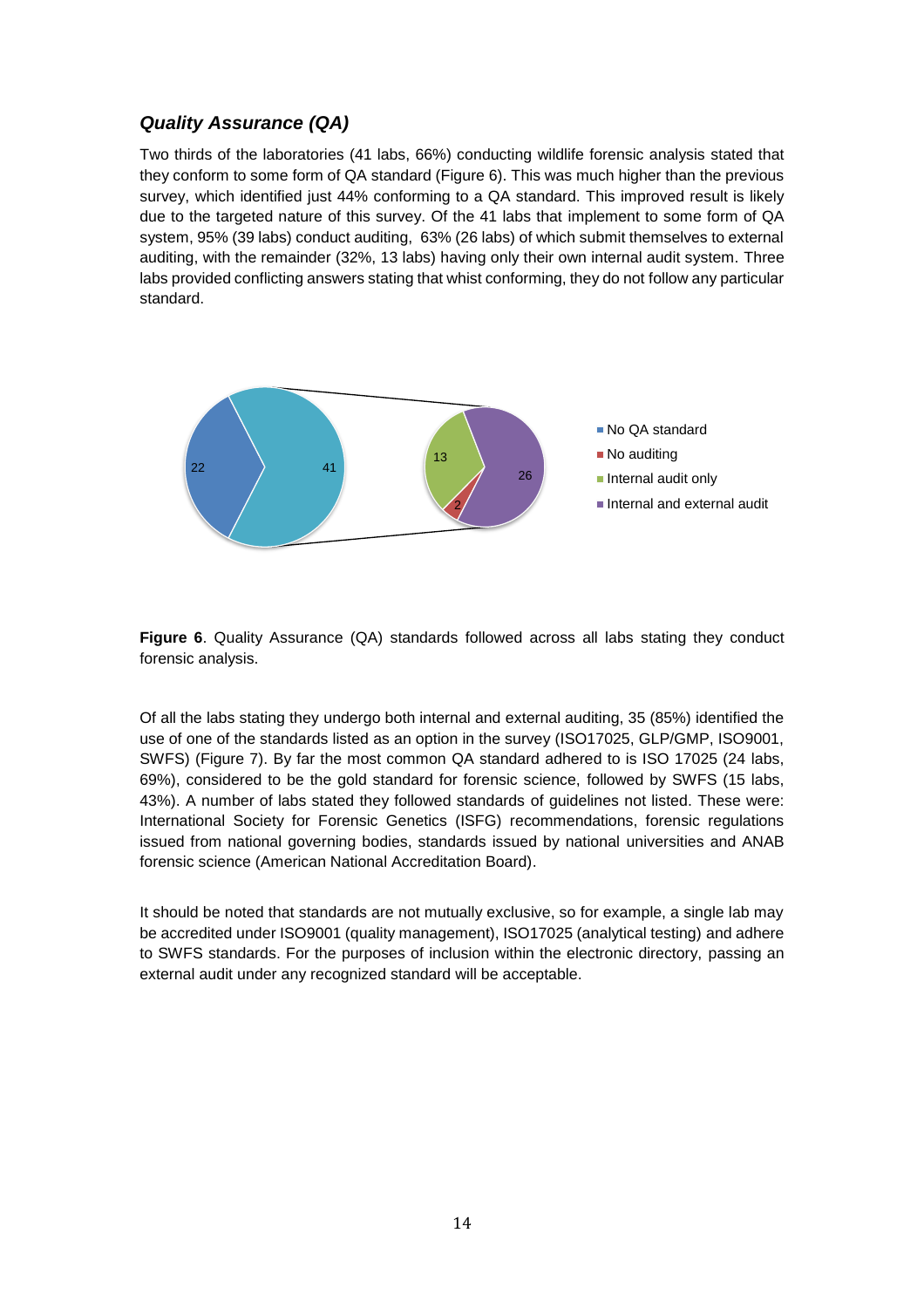

**Figure 7**. Quality Assurance standards and types of audit used by laboratories.

Geographically, 75% of European (9 labs) and North American labs (6 labs) reported both internal and external auditing, with Africa only slightly less at 71% (5 labs) (figure 8). Asia and Oceana reported 60% (3 labs) and 50% (3 labs) with external audit respectively, while no externally audited labs based in Central and South America and the Caribbean responded to the survey.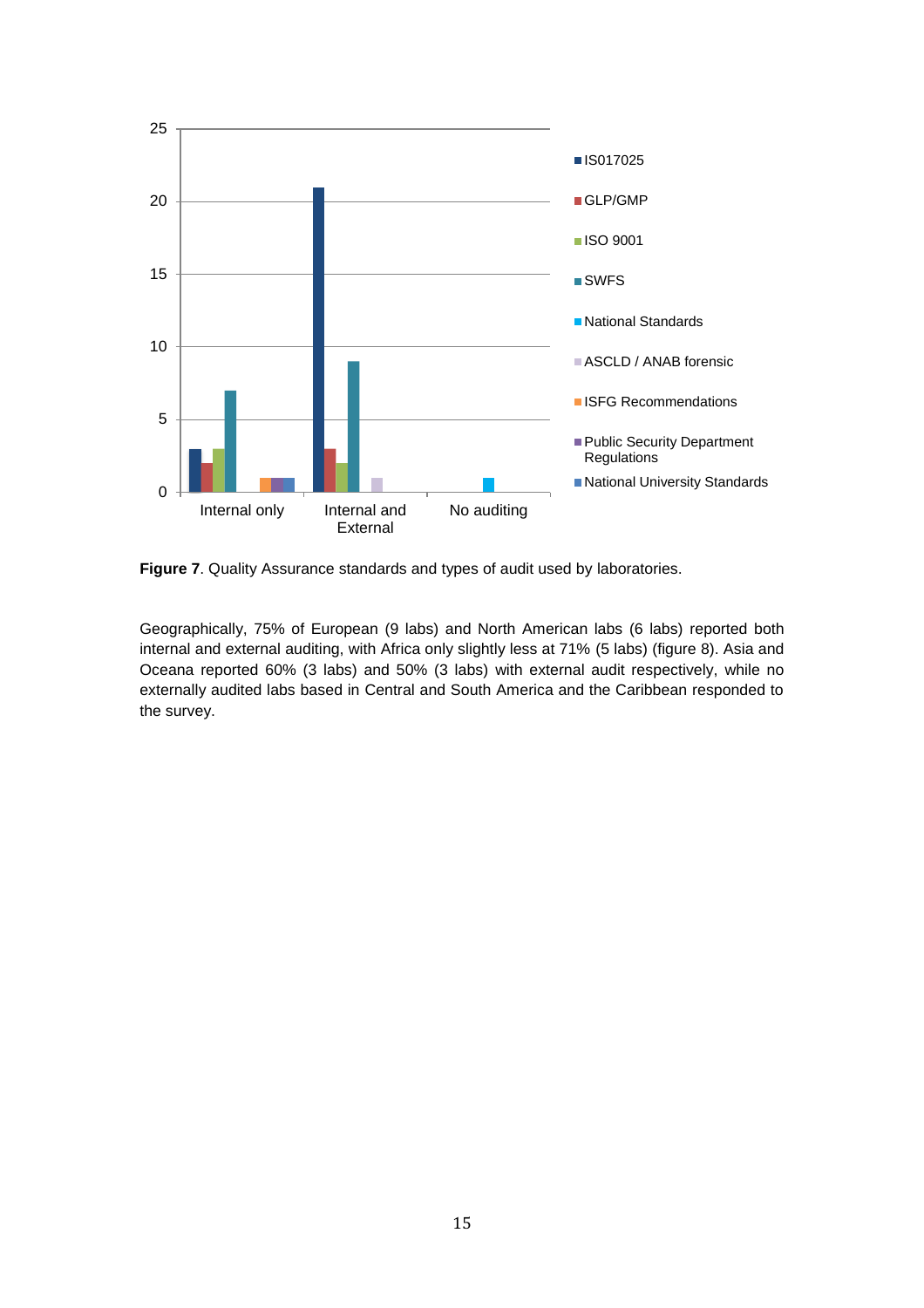

**Figure 8.** Geographic distribution by CITES region of laboratories undergoing internal and/or external auditing

Of all the labs offering forensic services, 43 (68%) intend to improve their QA over the next three years (Figure 9). Of the 63 labs stating they are able to conduct forensic analysis 32 labs (51%) stated that they have conducted forensic work on behalf of another country. Of these, just over half (56%, 18 labs) undergo both internal and external auditing, 19% (6 labs) perform just internal auditing, and 25% (8 labs) have no QA and/or no auditing (Figure 10).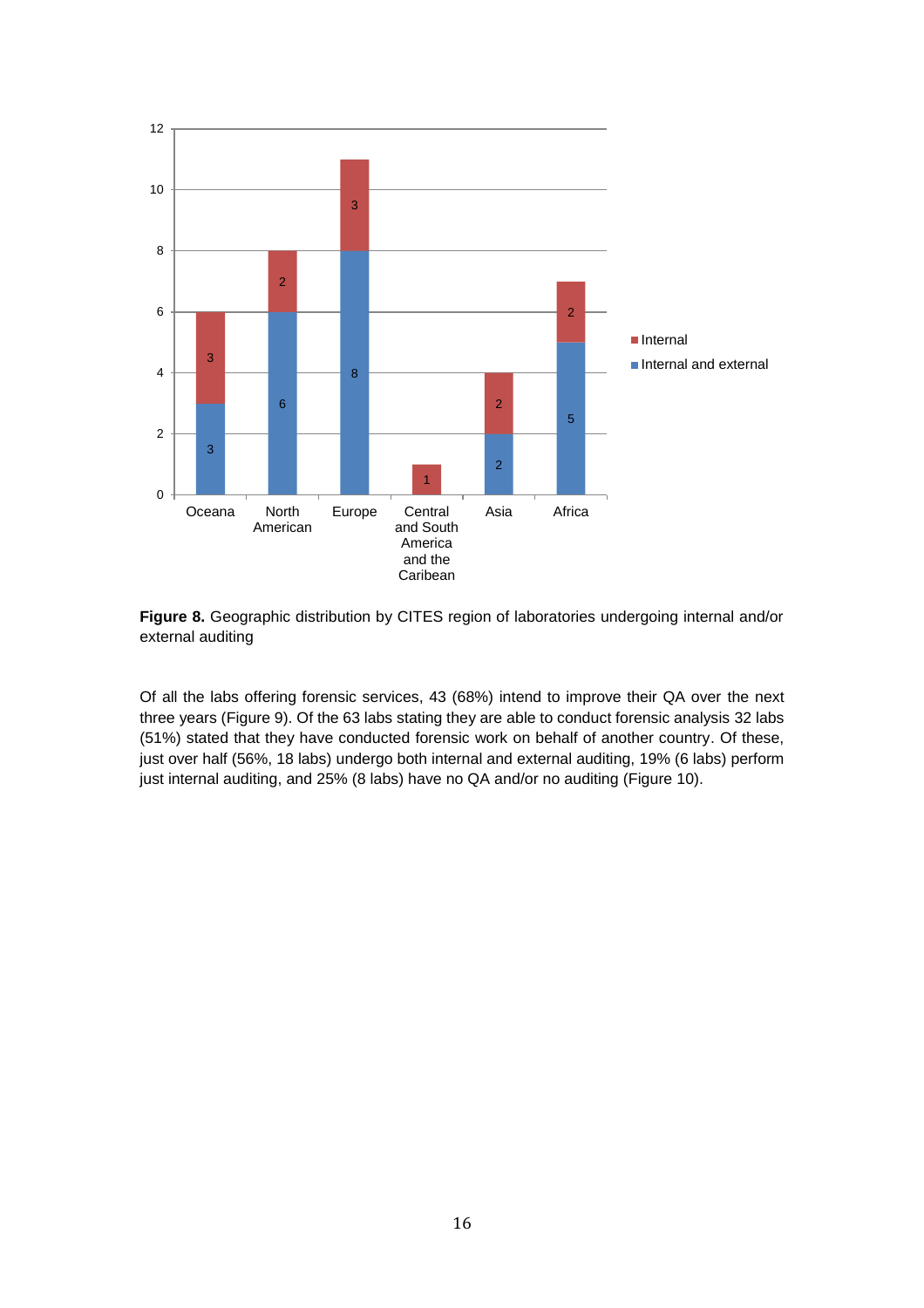

**Figure 9**. Intended capacity development across all laboratories over the next 3 years



**Figure 10**. Levels of auditing of laboratories stating they had provided forensic services in the past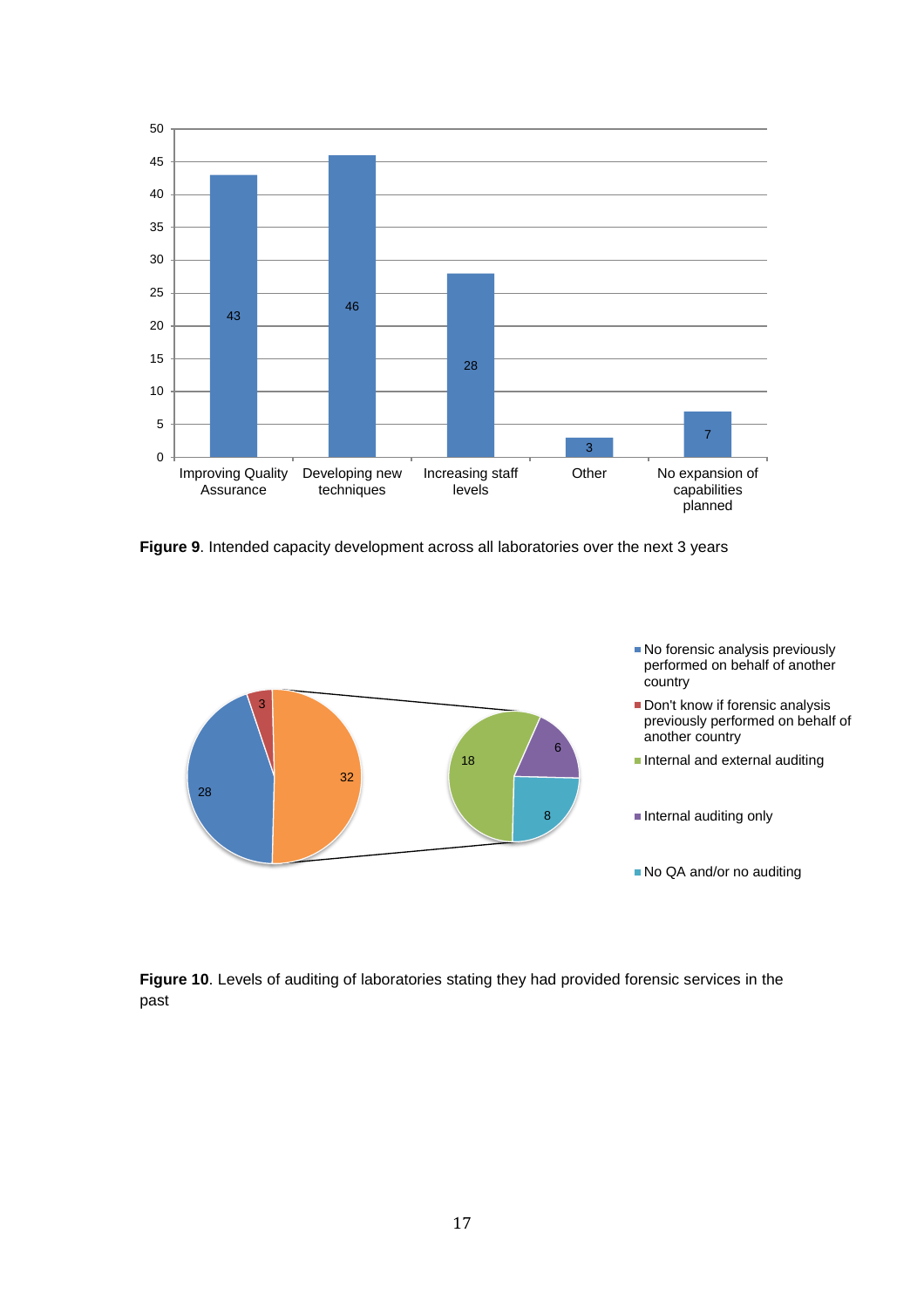### *Wildlife forensic capacity for priority taxonomic groups*

### *Elephant ivory*

On the specific issue of elephant ivory identification, a total of 32 laboratories (51%) stated that they undertook forensic analysis of ivory samples. Some labs use multiple techniques, however across the labs, 25 perform DNA analysis, 16 use a morphological approach, 3 use stable isotopes, 2 use radiocarbon dating and 1 uses electron microscopy.

In total, 27 of the 32 labs (84%) operate under externally audited quality assurance schemes.

### *Rhinoceros horn*

A total of 32 labs (51%) stated that they undertook forensic analysis of rhinoceros horn samples, the same number of laboratories as for elephant ivory. There was a slight reduction in the number able to conduct a morphological approach (n=12), compared to ivory, however, the numbers for all other techniques undertaken on rhinoceros horn mirrored that of ivory.

In total, 27 of the 32 labs (84%) operate under externally audited quality assurance schemes.

### **Pangolin**

Only 20 laboratories reported conducting forensic analysis on pangolin. Of these, 16 use DNA analysis, seven use a morphological approach, one uses stable isotopes and one uses electron microscopy.

In total, 16 of the 20 labs (80%) operate under externally audited quality assurance schemes.

### **Summary**

The analytical capacities for ivory and rhinoceros horn are very similar with 27 labs reportedly operating forensic testing under external audited quality systems for these species groups. This is a significant increase from the previous 2015 survey, which identified just six labs meeting these criteria, indicating a significant effort to improve capacity in this area. Pangolin was added as an additional question, due to the increased global scale of the illegal market for pangolin specimens. Fewer labs undertook forensic work on pangolin, however this may simply reflect the relatively recent emergence of this species group as a significant issue within the illegal trade in wildlife.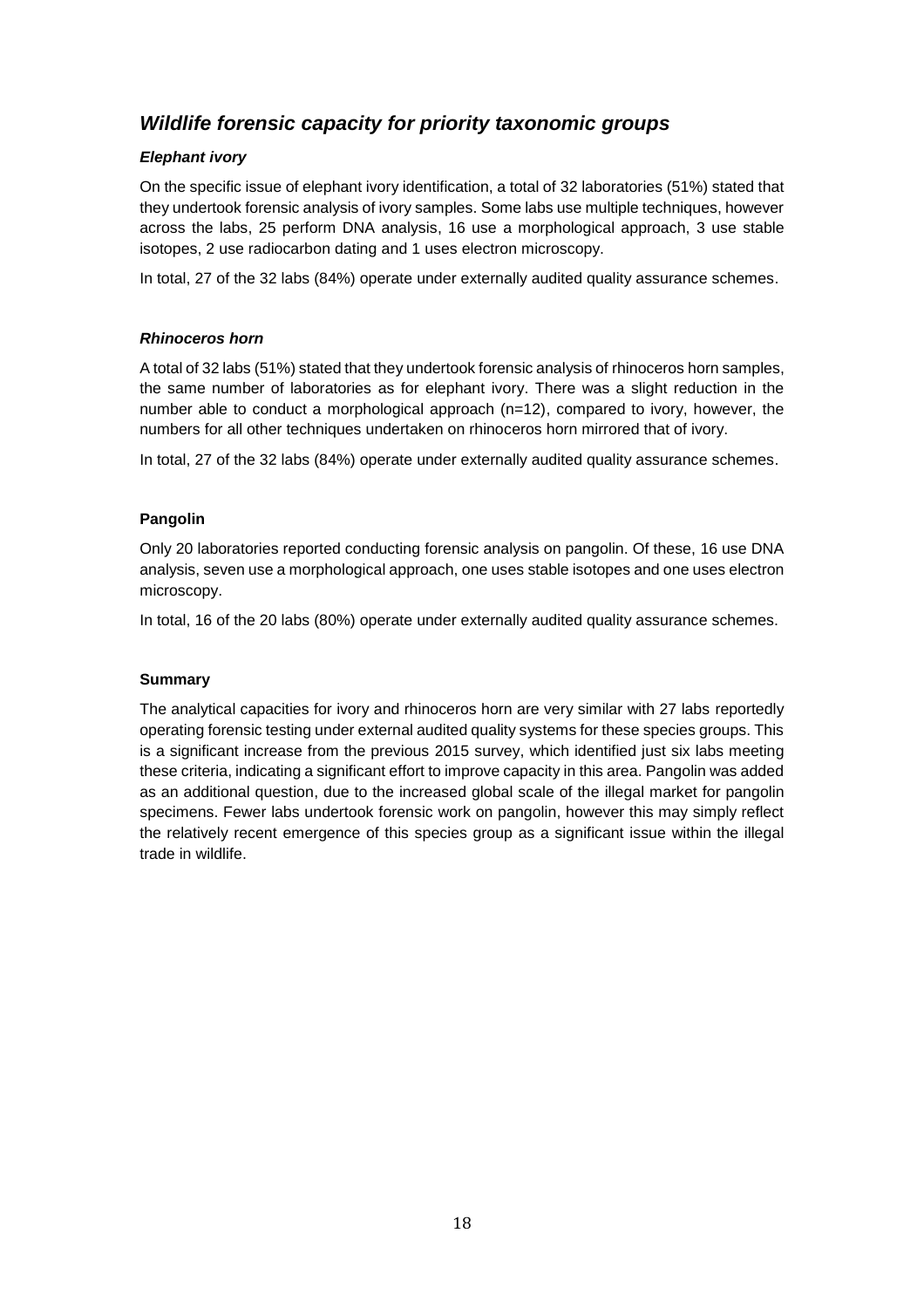# **Part 6. Establishing an electronic directory of laboratories**

### *Criteria and process for the inclusion in the electronic directory*

#### **Criteria**

As mentioned earlier in this document, laboratories wishing to be listed in the CITES electronic directory need to meet a set of criteria which include their ability to conduct qualityassured forensic analysis.

These criteria are as follows:

- **1. The laboratory must carry out forensic casework;**
- **2. The laboratory must operate in accordance with a Quality Management System;**
- **3. The laboratory must have passed an external audit of its Quality Management System, conducted by a competent third party, within the past two years;**
- **4. The laboratory must be able and willing to carry out wildlife forensic analyses upon request from other countries;**
- **5. The laboratory must explicitly request to be included in the directory.**

To be considered for inclusion in the directory, laboratory questionnaire responses needed to indicate conformance to these criteria. These criteria are available on the [CITES webpage on](https://www.cites.org/eng/prog/imp/Wildlife_forensics)  *[Wildlife Forensics](https://www.cites.org/eng/prog/imp/Wildlife_forensics)* to enable any existing or new laboratory not included in the electronic directory to determine if it meets the specified criteria, before requesting inclusion.

*It should be stressed that these criteria have been formulated specifically to allow CITES to confidently recommend a laboratory as an international wildlife forensic service provider. The results of the survey should not be taken to imply that laboratories which do not meet the criteria are not conducting good quality forensic casework. Nor should it be concluded that they should not be providing services at a national, or regional level. However, in the absence of documentary evidence that a laboratory is following a quality management system designed for forensic casework, it is not possible for CITES to formally recommend the use of such laboratory services.*

#### **Verification**

Before listing, documentary evidence that the above criteria are met was requested from each laboratory. The information provided was evaluated by a UNODC wildlife forensic expert and by an independent panel of experts drawn from the Technical Working Group of the Society for Wildlife Forensic Science. Laboratories that were found to have successfully demonstrated conformity with the criteria were recommended for inclusion in the electronic directory and informed accordingly.

In the event that a request for inclusion in the electronic directory was not approved, feedback was be provided to the laboratory explaining why it could not be included at this stage and what needs to be addressed in order to qualify for inclusion in future.

Every laboratory included in the directory will be required to undergo re-verification every two years to ensure that they still meet the criteria.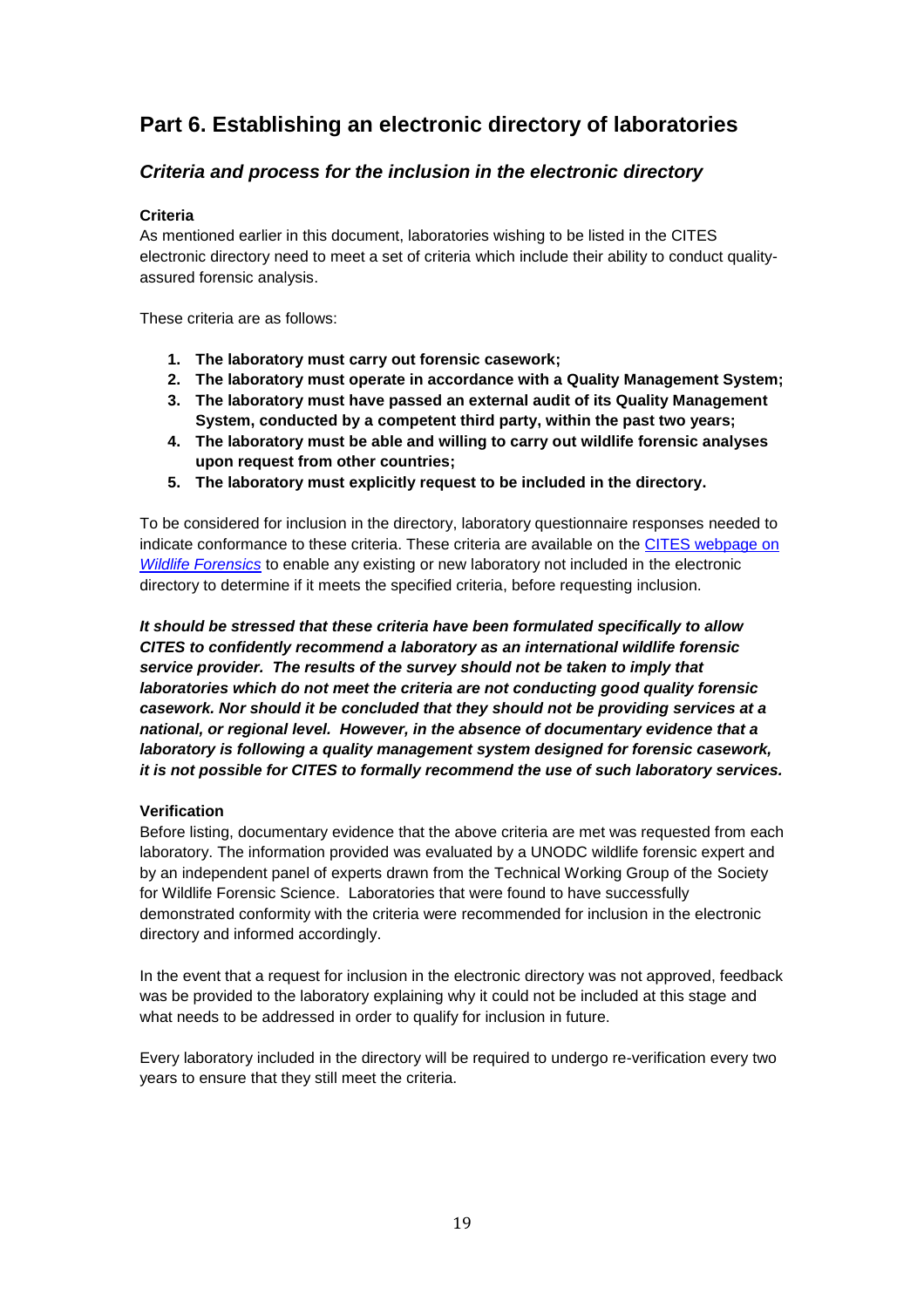### *Results of the present survey for inclusion in the electronic directory*

Based on the answers provided by the respondents, 23 laboratories met the first three criteria. Of these only 17 were willing, should they have met all criteria, to be listed in the directory (Figure 11 – green shading).



**Figure 11**. Audit status of laboratories that indicated a desire to be listed in an electronic directory.

Of those not meeting the first three criteria but wishing to offer international services, eleven laboratories conformed to the first two criteria, but did not have external auditing (Figure 11 – purple shading). Of the remaining seventeen, four were laboratories which claimed to conform to some form of QA, but did not declare what standard they adhered to, or did not adhere to a recognised QA standard, with the remaining thirteen reporting that no quality management system is in place. Feedback will be provided to each of the laboratories not meeting the required criteria and the opportunity to reapply for inclusion, once they do meet the criteria, will be emphasized.

It should also be noted that an additional nine laboratories, which currently only perform research work, responded that they are striving to provide wildlife forensic services in the future.

Based on the survey results, six laboratories in Europe, four laboratories in Africa, three laboratories in North America, two in Oceana, and two laboratories in Asia declared themselves able and willing to be listed in the electronic directory (Figure 12). Only the CITES region of Central and South America and the Caribbean has no laboratories claiming eligibility to be listed. One laboratory in Africa, two in Europe and three in North America are eligible for listing in the directory but do not wish to be included.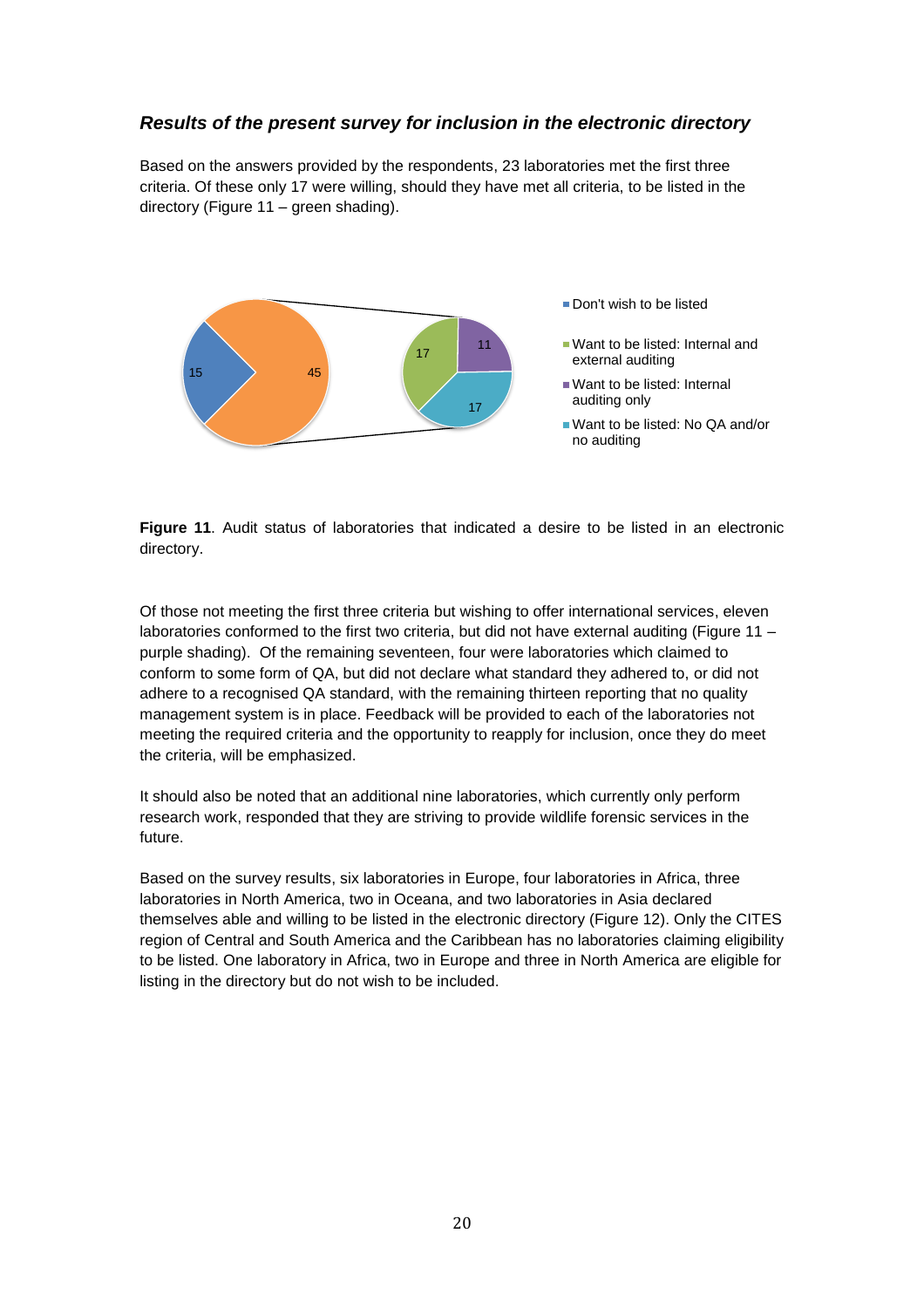

**Figure 12**. Distribution of laboratories indicating a desire to be listed in an electronic directory of laboratories willing and able to provide forensic services to other countries upon request

### *Results of independent assessment for directory listing*

The 17 laboratories that were willing to offer international wildlife forensic services and that claimed to conform to the five eligibility criteria for listing on the CITES directory were invited to submit evidence of conformance for evaluation by a UNODC wildlife forensic expert and by an independent panel of scientists drawn from the Technical Working Group of the Society for Wildlife Forensic Science. Nine laboratories opted to submit evidence for consideration and all nine of these were found to fulfill all criteria and have therefore been approved for listing. Details of these nine laboratories are provide below.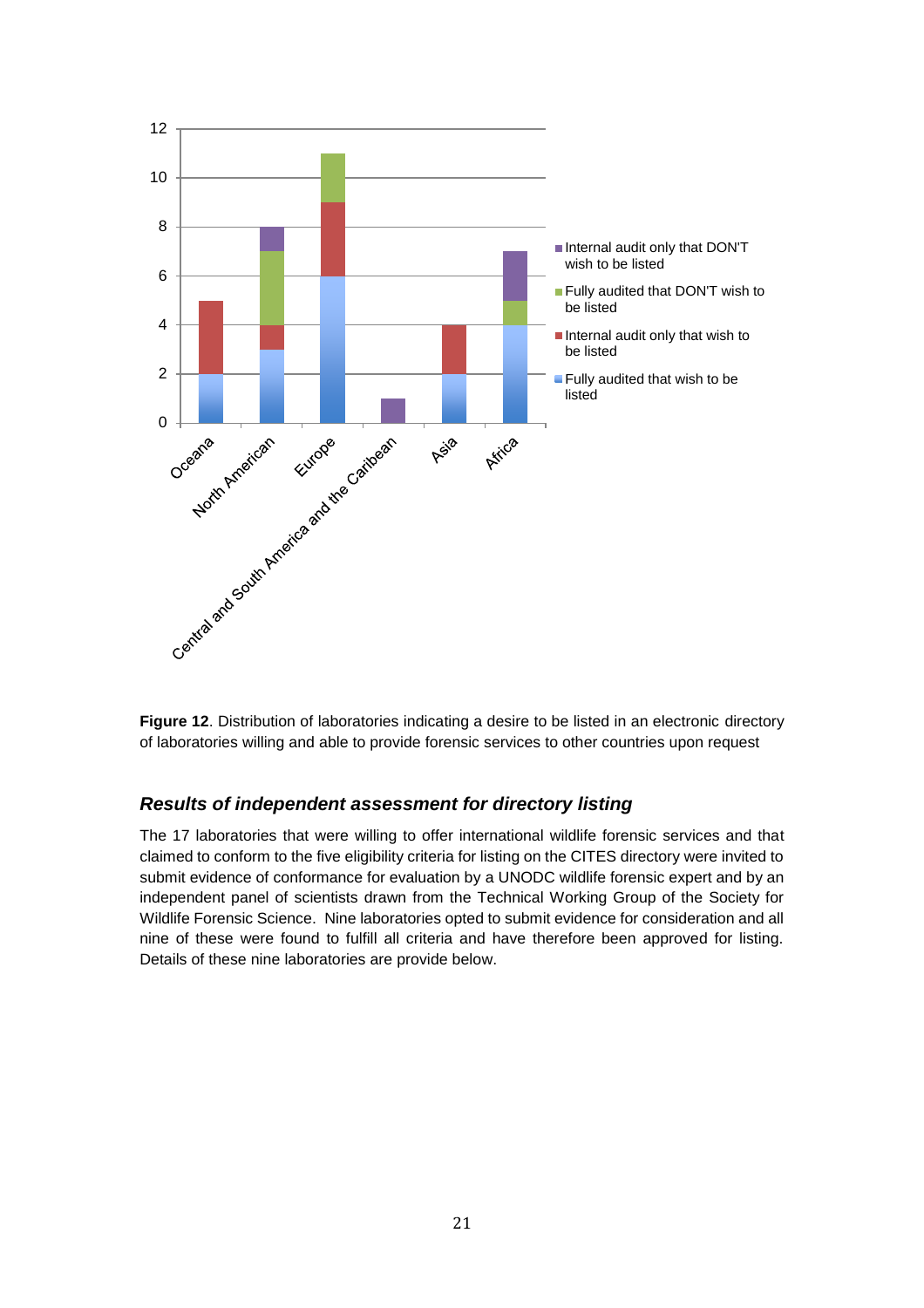### **Directory of laboratories eligible and willing to be included in an electronic directory of wildlife forensic providers**

The below table lists all of the laboratories fulfilling all criteria necessary to be listed in an electronic directory of forensic providers able and willing to carry out wildlife forensic analyses upon request from other countries. Each of these laboratories (i) carry out forensic casework; (ii) operate in accordance with a QMS; (iii) are audited internally and externally by a competent third party (and have provided confirmatory evidence of this); (iv) are able and willing to carry out wildlife forensic analyses upon request from other countries; (v) have explicitly requested to be included in the directory.

| Laboratory name                       | Country,                  | QA              | Sample types analysed                        | Contact name / email          |
|---------------------------------------|---------------------------|-----------------|----------------------------------------------|-------------------------------|
|                                       | <b>CITES region</b>       | standard        |                                              |                               |
| <b>Australian Centre for Wildlife</b> | Australia, Oceana         | ISO17025        | Terrestrial animal, Aquatic animal,          | Greta Frankham                |
| Genomics, Sydney                      |                           |                 | Rhinoceros horn, Elephant ivory              | Greta.Frankham@austmus.gov.au |
| Criminalistic Service,                | Spain, Europe             | ISO17025        | Terrestrial animal, Aquatic animal, Plant,   | David Parra Pecharromán       |
| Guardia Civil                         |                           |                 | Microorganisms                               | crimquimica@guardiacivil.org  |
| Genomia s.r.o.                        | Czech Republic, Europe    | ISO17025        | Terrestrial animal                           | Markéta Dajbychová            |
|                                       |                           |                 |                                              | marketa.dajbychova@genomia.cz |
| Institute of Forensic                 | Switzerland, Europe       | ISO17025        | Terrestrial animal, Aquatic animal, Elephant | Morf Nadja                    |
| Medicine, Zurich                      |                           |                 | ivory                                        | Nadja.Morf@irm.uzh.ch         |
| James Hutton Institute                | United Kingdom, Europe    | <b>ISO 9001</b> | Plant, Diatoms, Soil                         | Lorna Dawson                  |
|                                       |                           |                 |                                              | Lorna.Dawson@hutton.ac.uk     |
| <b>Netherlands Forensic</b>           | The Netherlands, Europe   | ISO17025        | Terrestrial & Aquatic animal, Plant, Timber, | Irene Kuiper                  |
| Institute (NFI)                       |                           |                 | Rhino horn, Elephant ivory, Pangolin         | i.kuiper@nfi.minvenj.nl       |
| Science and Advice for                | United Kingdom, Europe    | ISO17025        | Terrestrial animal, Aquatic animal,          | Lucy Webster                  |
| Scottish Agriculture (SASA)           |                           |                 | Rhinoceros horn, Elephant ivory              | Lucy.Webster@sasa.gsi.gov.uk  |
| US Fish and Wildlife Service,         | United States of America, | ISO17025        | Terrestrial animal, Aquatic animal, Timber,  | Ed Espinoza                   |
| National Forensic Laboratory          | North America             |                 | Rhino horn, Elephant ivory, Pangolin         | ed_espinoza@fws.gov           |
| University of California, Davis       | United States of America, | ISO17025        | Terrestrial animal, Rhinoceros horn          | Christina D Lindquist         |
|                                       | North America             |                 |                                              | cdlindquist@ucdavis.edu       |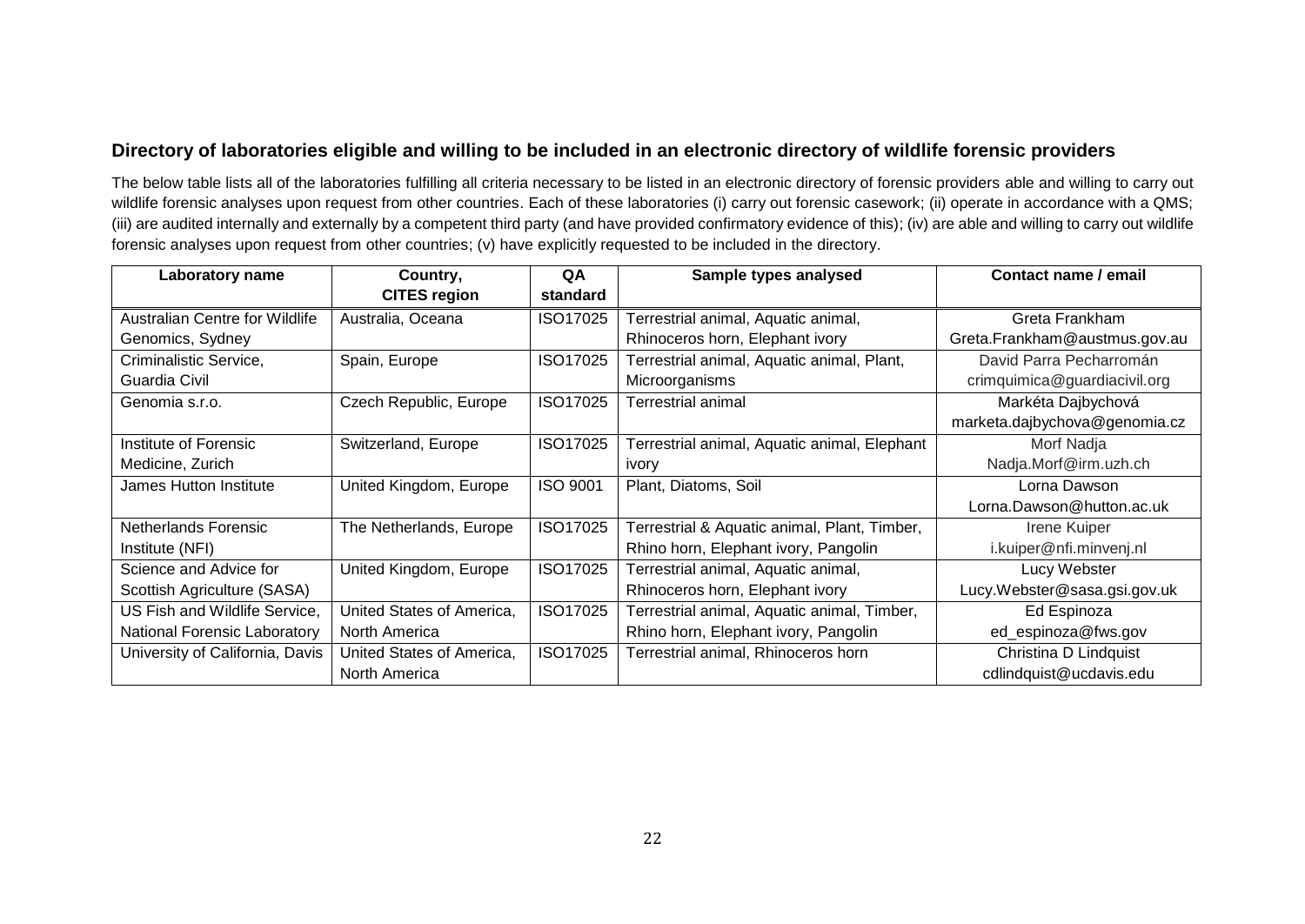# **7. Discussion and Conclusions**

### *Number of active wildlife forensic laboratories*

The primary goal of this work was to identify laboratories around the world that are able to provide wildlife forensics services upon request and that are willing to be listed in an electronic directory. In addition, the survey results have enabled the 2016 confidential records of laboratory capacity around the world to be updated and expanded.

Invitation to participate in the present survey was based on the responses received during the 2016 survey , in which all CITES Parties were invited to take part. While many of the laboratories asked to complete the present survey did not respond (58% response rate), it is considered likely that no response indicates a lack of interest in being listed in the electronic directory. It is expected that, upon publication of the directory, a number of additional laboratories might request inclusion if they did not reply to the survey or did not receive an invitation.

The questionnaire was designed to distinguish labs undertaking forensic casework from those conducting research to support the development of new techniques applicable to forensic analysis. However, as with the previous survey it was clear from a number of the responses that this distinction is not necessarily understood by some of the laboratories. This may be due to the language used in the survey, or because some research labs do not fully appreciate the distinction between research and forensic practice. The latter explanation remains a concern within the wildlife forensic community (see subsequent sections) and is an area that will be informed by the detailed results of this survey.

Regardless of the total number of responses, an estimate of the number of active wildlife forensic laboratories should take into account whether or not the lab operates a Quality Management System, which is fundamental to forensic practice. Of the 63 labs stating that they conduct forensic work, only 66% stated they conformed to a quality assurance standard and of these only 63% also state they undergo internal and external auditing. This would indicate that the maximum number of forensic casework labs that may be operating to a minimum level of quality and are subject to an external audit of their testing procedures is 23. Of these 23 laboratories, 17 indicated a desire to be listed in an electronic directory of wildlife forensic service providers. However, when evidence of external auditing of their QA standards was requested, only nine of the 17 laboratories provided suitable evidence. These remaining nine laboratories are consequently listed in the final directory.

This analysis shows that a relatively small number of labs are available that meet the criteria for inclusion in the directory. However, it should be noted that standardization and implementation of formal QA procedures in wildlife forensic science is in its relative infancy and many laboratories are in the process of addressing this issue, as indicated by 'future plans' provided by respondents. It is anticipated that the number of labs meeting the required criteria to be listed will grow steadily over the next five years.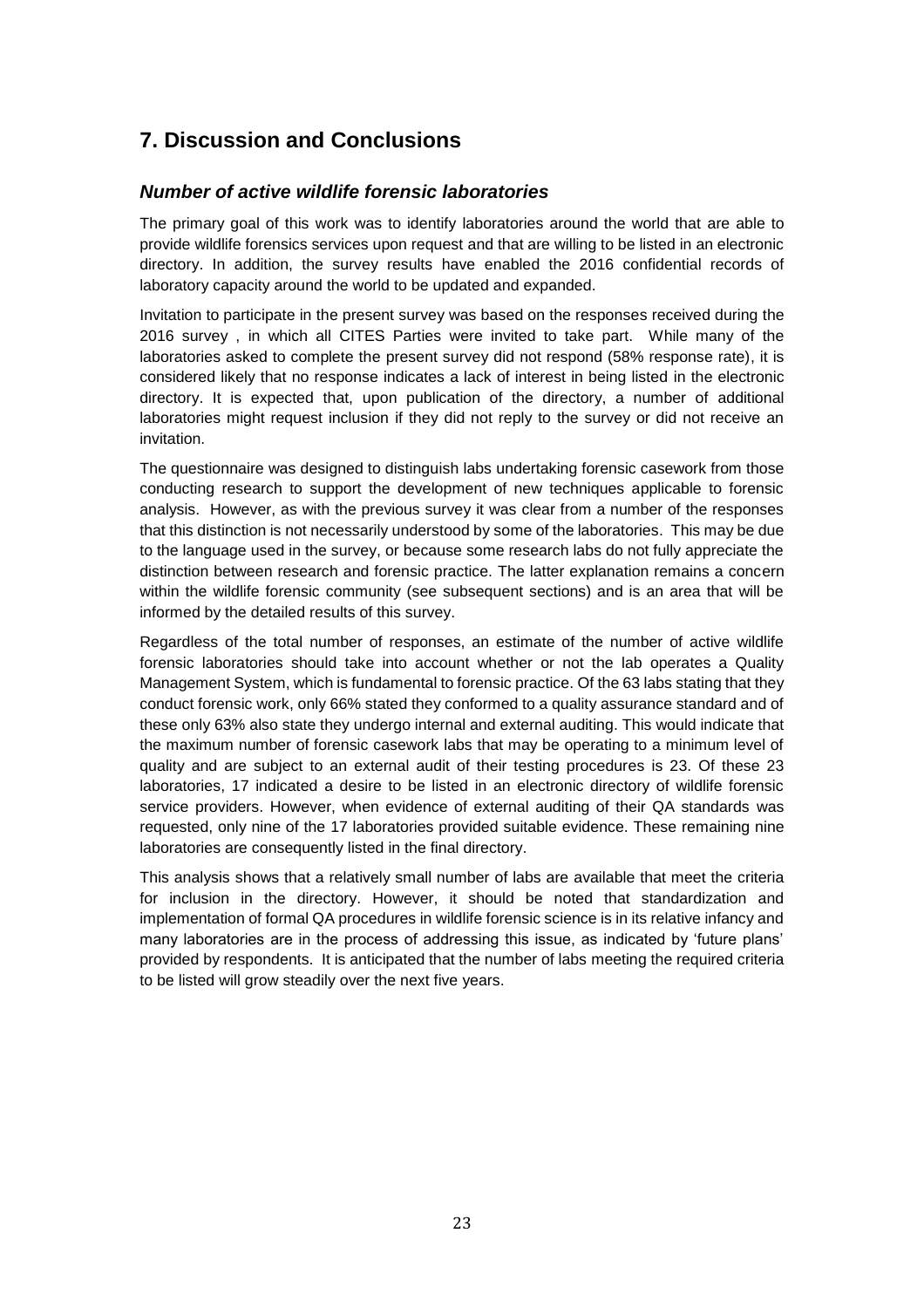### *Future listing of laboratories not included in the current directory*

A number of laboratories stated a desire to be listed in the directory but could not be listed at this time. Furthermore, there are likely to be a number of labs that did not respond to the survey or were inadvertently omitted from the initial survey distribution. In both cases, it is important that the opportunity for future listing is made available and that steps to achieve listing are made clear.

Based on this survey, the primary reasons for not achieving listing are either that labs do not follow a recognized Quality Assurance standard or that they are not able to demonstrate a successful independent external audit of their laboratory's Quality Management System. Laboratories falling into these categories, who wish to be listed, are advised to first develop and follow an appropriate quality management system, based on recognised standards, and second, to undertake formal accreditation or, as a minimum, to pass an independent laboratory assessment. For advice on how to address these issues, laboratories are recommended to contact the Society for Wildlife Forensic Science [\(SWFS\)](http://www.wildlifeforensicscience.org/).

Laboratories that meet these criteria in future and wish to be considered for listing should contact the CITES Secretariat in the first instance (cites.info-cites@un.org). Laboratories will be asked to provide appropriate documentary evidence for review.

It is recognized that the criteria relating to quality assurance represent a significant bar to inclusion in the directory for many laboratories. Laboratories whose primary focus is research may view the steps required for laboratory listing to be too onerous, or to require too much financial investment, to be worth taking. Consequently, specialist analytical services offered by laboratories that are not listed in the CITES directory, may be more difficult to access. As stated above (Section 6), lack of inclusion in the directory should not be interpreted as a lack of ability to conduct forensic casework. However, from the perspective of the mainstream forensic science community, these criteria represent a recognized minimum set of quality requirements that should be in place in order to demonstrate to a courtroom that forensic evidence has been produced in a robust and reliable manner.